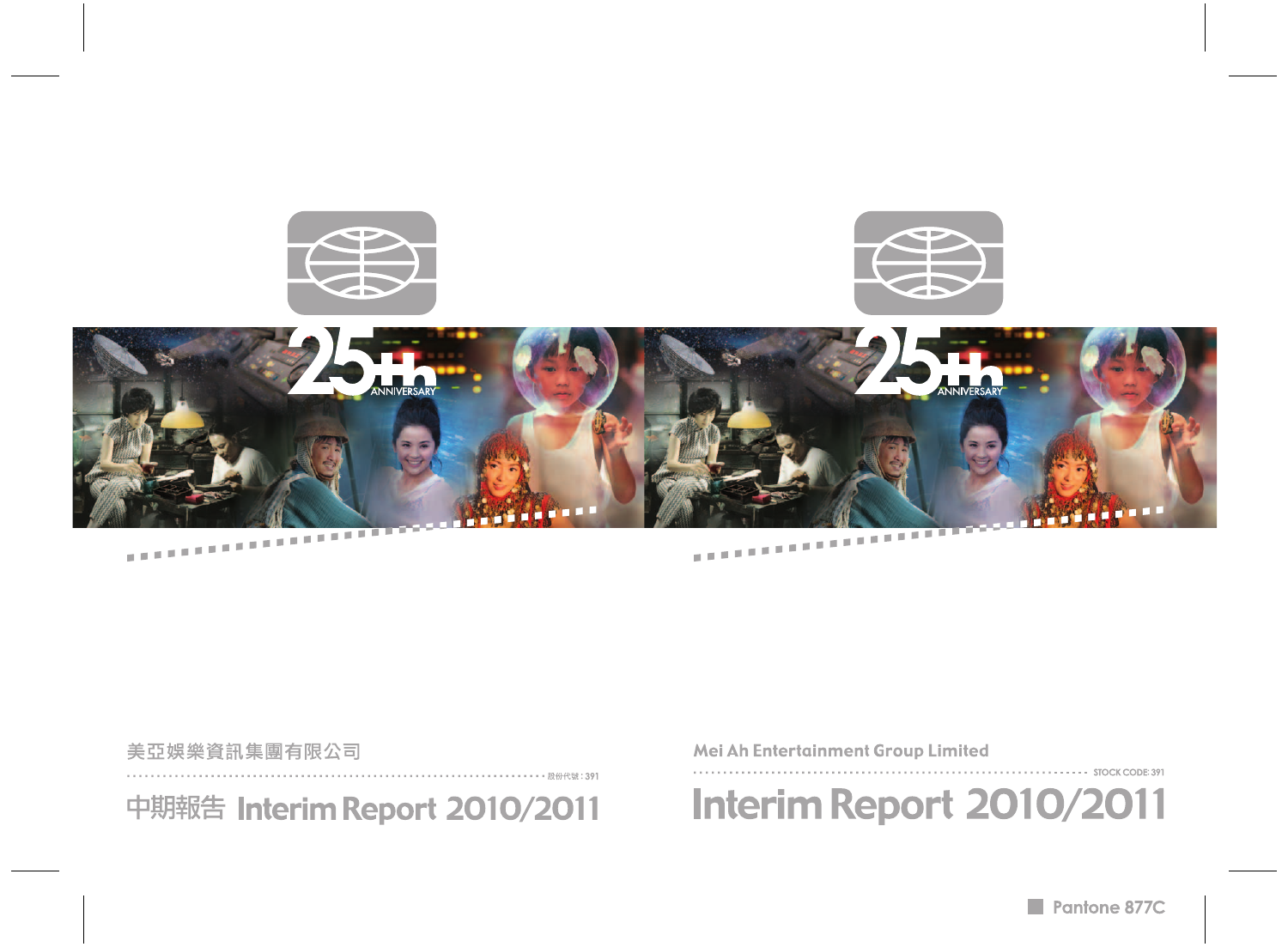The directors present the condensed consolidated financial information of the Company and its subsidiaries (the "Group") for the six months ended 30th September 2010. The consolidated income statement, consolidated statement of comprehensive income, consolidated cash flow statement and consolidated statement of changes in equity of the Group for the six months ended 30th September 2010, and the consolidated interim balance sheet of the Group as at 30th September 2010, all of which are unaudited and condensed, along with selected explanatory notes, are set out as follows:

# **Condensed Consolidated Income Statement**

*For the six months ended 30th September 2010*

|                                                                                |                | <b>Unaudited</b><br>Six months ended 30th September |                               |
|--------------------------------------------------------------------------------|----------------|-----------------------------------------------------|-------------------------------|
|                                                                                |                | 2010                                                | 2009                          |
|                                                                                | <b>Note</b>    | <b>HKS'000</b>                                      | HK\$'000                      |
| Turnover                                                                       | $\overline{4}$ | 83,812                                              | 67,018                        |
| Cost of sales                                                                  |                | (43, 207)                                           | (36, 380)                     |
| Gross profit                                                                   |                | 40,605                                              | 30,638                        |
| Other income                                                                   | 5              | 7,757                                               | 4,786                         |
| Other gains $-$ net                                                            | 6              | 13,897                                              | 10,247                        |
| Selling and marketing expenses                                                 |                | (728)                                               | (1, 118)                      |
| Administrative expenses                                                        |                | (25, 217)                                           | (22, 671)                     |
| Operating profit                                                               | $\overline{7}$ | 36,314                                              | 21,882                        |
| Finance costs                                                                  |                | (232)                                               | (1,825)                       |
| Profit before income tax                                                       |                | 36,082                                              | 20,057                        |
| Income tax expense                                                             | 8              | (5,743)                                             |                               |
| Profit for the period                                                          |                | 30,339                                              | 20,057                        |
| Attributable to:<br>Equity holders of the Company<br>Non-controlling interests |                | 32,255<br>(1, 916)                                  | 20,282<br>(225)               |
|                                                                                |                | 30,339                                              | 20,057                        |
| Earnings per share<br>Basic                                                    | 9              | $0.59$ cents                                        | (as restated)<br>$0.41$ cents |
| Diluted                                                                        |                | N/A                                                 | $0.41$ cents                  |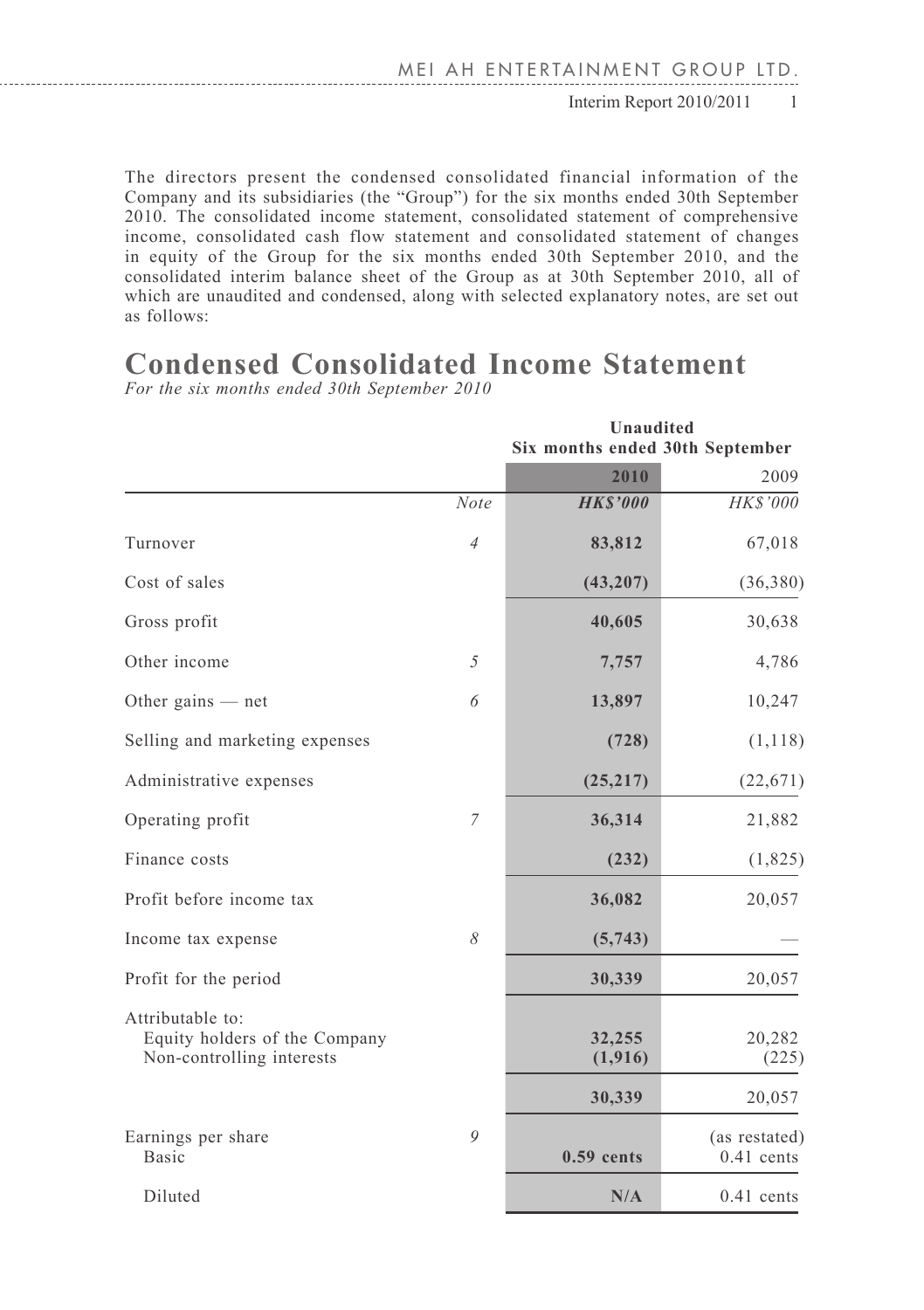# **Consolidated Statement of Comprehensive Income**

*For the six months ended 30th September 2010*

|                                                                  | Unaudited                       |          |  |  |
|------------------------------------------------------------------|---------------------------------|----------|--|--|
|                                                                  | Six months ended 30th September |          |  |  |
|                                                                  | 2010                            | 2009     |  |  |
|                                                                  | <b>HKS'000</b>                  | HK\$'000 |  |  |
| Profit for the period                                            | 30,339                          | 20,057   |  |  |
| Other comprehensive income/(loss)                                |                                 |          |  |  |
| Surplus on revaluation of buildings                              | 2,100                           |          |  |  |
| Deferred taxation arising from revaluation                       |                                 |          |  |  |
| surplus of buildings                                             | (346)                           |          |  |  |
| Fair value (losses)/gains on available-for-                      |                                 |          |  |  |
| sale financial assets<br>Release of available-for-sale financial | (8,963)                         | 5,575    |  |  |
| assets revaluation reserve upon disposal                         | (8,370)                         |          |  |  |
| Currency translation differences                                 | (627)                           | (1,226)  |  |  |
| Other comprehensive income/(loss) for the                        |                                 |          |  |  |
| period, net of tax                                               | (16,206)                        | 4,349    |  |  |
| Total comprehensive income for the period                        | 14,133                          | 24,406   |  |  |
| Attributable to:                                                 |                                 |          |  |  |
| - Equity holders of the company                                  | 16,049                          | 24,631   |  |  |
| - Non-controlling interests                                      | (1,916)                         | (225)    |  |  |
| Total comprehensive income for the period                        | 14,133                          | 24,406   |  |  |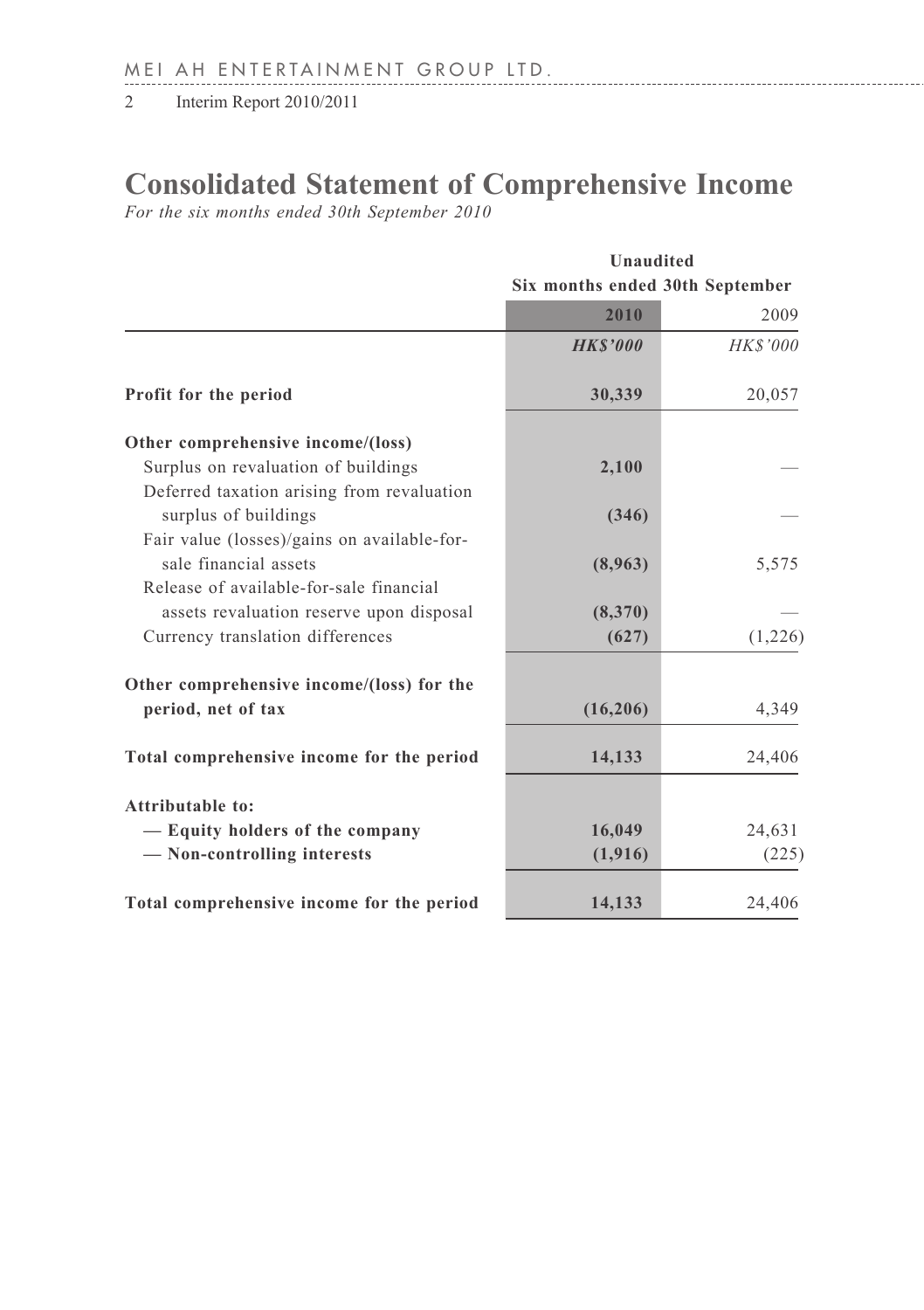# **Condensed Consolidated Interim Balance Sheet**

*As at 30th September 2010 and 31st March 2010*

. . . . . . . . . . . . . . . . . . . .

|                                     |             | <b>Unaudited</b> | Audited  |
|-------------------------------------|-------------|------------------|----------|
|                                     |             | 30th             | 31st     |
|                                     |             | <b>September</b> | March    |
|                                     |             | 2010             | 2010     |
|                                     | <b>Note</b> | <b>HKS'000</b>   | HK\$'000 |
| <b>ASSETS</b>                       |             |                  |          |
| <b>Non-current assets</b>           |             |                  |          |
| Leasehold land and land use rights  |             | 31,864           | 32,025   |
| Property, plant and equipment       |             | 109,137          | 105,852  |
| Investment properties               |             | 141,080          | 123,898  |
| Available-for-sale financial assets |             | 27,278           | 45,086   |
| Interest in an associated company   |             | 3,176            |          |
| Film rights, films in progress and  |             |                  |          |
| film royalty deposits               |             | 87,204           | 74,198   |
|                                     |             | 399,739          | 381,059  |
| <b>Current</b> assets               |             |                  |          |
| Inventories                         |             | 6,497            | 6,951    |
| Trade and other receivables         | 11          | 31,163           | 36,794   |
| Financial assets at fair value      |             |                  |          |
| through profit and loss             |             | 40,421           | 50,124   |
| Pledged deposit                     |             | 43,500           | 43,517   |
| Bank balances and cash              |             | 152,724          | 24,628   |
|                                     |             | 274,305          | 162,014  |
|                                     |             |                  |          |
| <b>Total assets</b>                 |             | 674,044          | 543,073  |
| <b>EOUITY</b>                       |             |                  |          |
| Capital and reserves attributable   |             |                  |          |
| to the Company's equity holders     |             |                  |          |
| Share capital                       | 15          | 112,661          | 98,209   |
| Share premium                       |             | 126,469          |          |
| Reserves                            |             | 330,526          | 314,477  |
| Shareholders' funds                 |             | 569,656          | 412,686  |
| Non-controlling interests           |             | 518              | 2,434    |
| <b>Total equity</b>                 |             | 570,174          | 415,120  |
|                                     |             |                  |          |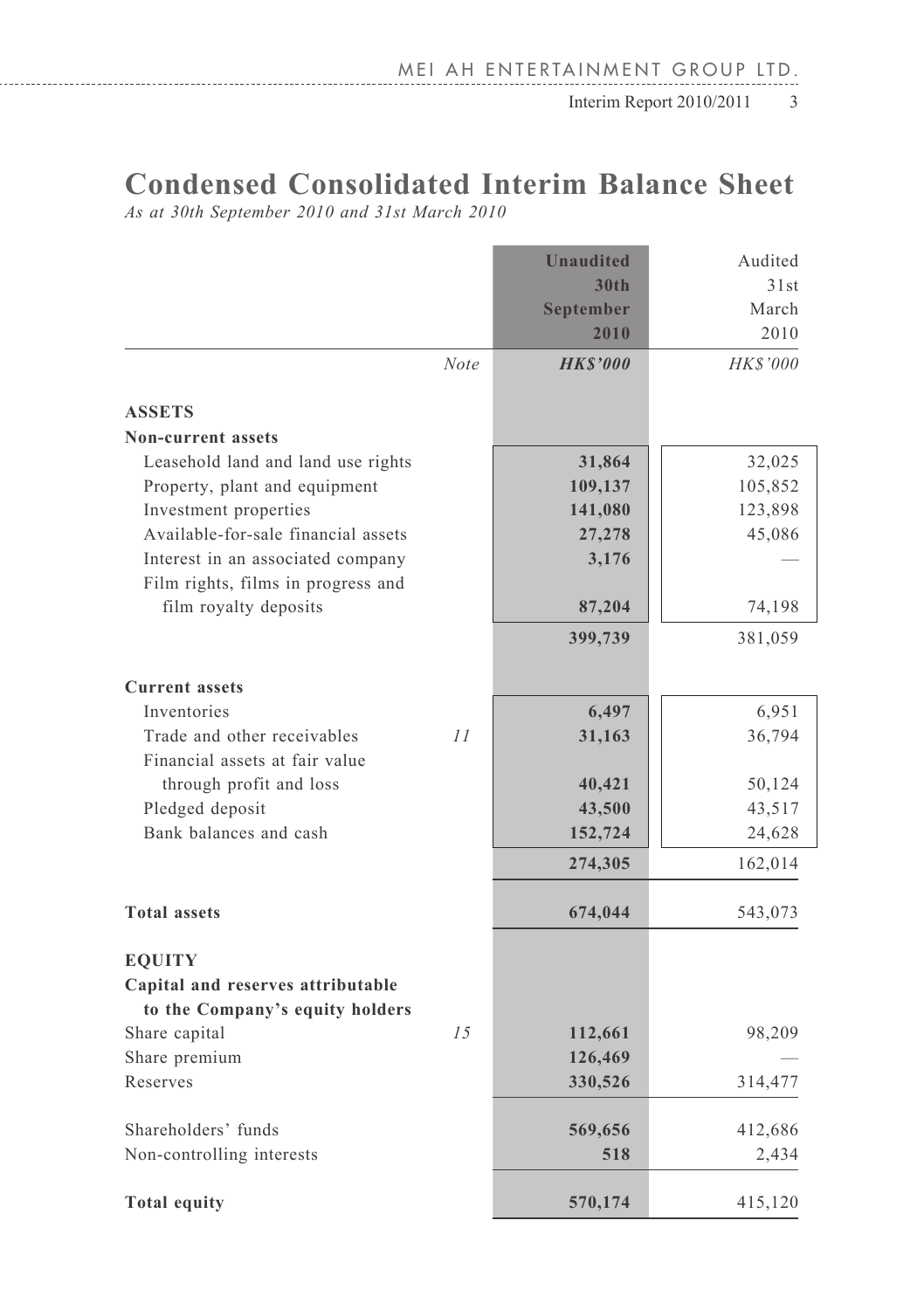# MEI AH ENTERTAINMENT GROUP LTD.

4 Interim Report 2010/2011

|                                                      |             | <b>Unaudited</b><br>30 <sub>th</sub><br>September<br>2010 | Audited<br>31st<br>March<br>2010 |
|------------------------------------------------------|-------------|-----------------------------------------------------------|----------------------------------|
|                                                      | <b>Note</b> | <b>HKS'000</b>                                            | HK\$'000                         |
| <b>LIABILITIES</b><br><b>Non-current liabilities</b> |             |                                                           |                                  |
| Deferred income tax liabilities                      |             | 13,829                                                    | 11,052                           |
| Borrowings                                           | 13          | 6,328                                                     | 19,721                           |
| Obligations under finance leases                     | 14          | 597                                                       |                                  |
|                                                      |             | 20,754                                                    | 30,773                           |
| <b>Current liabilities</b>                           |             |                                                           |                                  |
| Trade and other payables                             | 12          | 68,845                                                    | 68,718                           |
| Borrowings                                           | 13          | 3,292                                                     | 19,950                           |
| Obligations under finance leases                     | 14          | 2,178                                                     | 3,023                            |
| Current income tax liabilities                       |             | 8,801                                                     | 5,489                            |
|                                                      |             | 83,116                                                    | 97,180                           |
| <b>Total liabilities</b>                             |             | 103,870                                                   | 127,953                          |
| Total equity and liabilities                         |             | 674,044                                                   | 543,073                          |
| Net current assets                                   |             | 191,189                                                   | 64,834                           |
| Total assets less current liabilities                |             | 590,928                                                   | 445,893                          |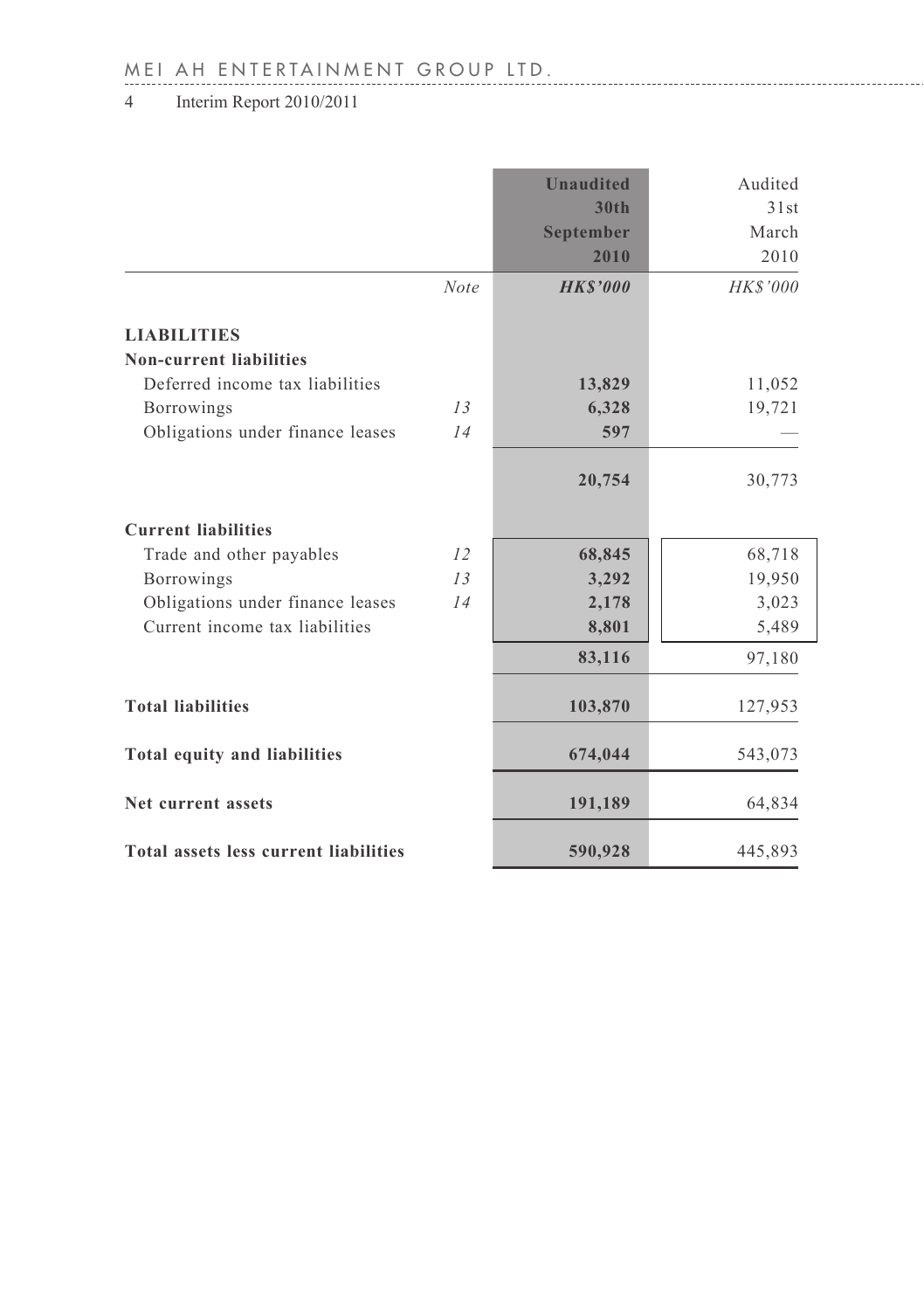# **Condensed Consolidated Statement of Changes in Equity**

*For the six months ended 30th September 2010*

|                                                                                       |                  |                  |                                |                        | Attributable to shareholders  |                                            |                                                                         |                                                  |                                  |                    |
|---------------------------------------------------------------------------------------|------------------|------------------|--------------------------------|------------------------|-------------------------------|--------------------------------------------|-------------------------------------------------------------------------|--------------------------------------------------|----------------------------------|--------------------|
|                                                                                       | Share<br>capital | Share<br>premium | Share<br>redemption<br>reserve | Contributed<br>surplus | <b>Exchange</b><br>difference | <b>Buildings</b><br>revaluation<br>reserve | Available-<br>for-sale<br>financial<br>assets<br>revaluation<br>reserve | Retained<br>earnings/<br>(accumulated<br>losses) | Non-<br>controlling<br>interests | Total<br>equity    |
|                                                                                       | <b>HKS'000</b>   | HKS'000          | <b>HKS'000</b>                 | <b>HKS'000</b>         | <b>HKS'000</b>                | <b>HKS'000</b>                             | <b>HKS'000</b>                                                          | <b>HKS'000</b>                                   | <b>HKS'000</b>                   | <b>HKS'000</b>     |
| The Group<br>At 1st April 2010                                                        | 98,209           |                  | 12                             | 189,009                | (2,401)                       | 12,338                                     | 42,662                                                                  | 72,857                                           | 2,434                            | 415,120            |
| Comprehensive income<br>Profit for the period<br>Other comprehensive<br>income/(loss) |                  |                  |                                |                        |                               |                                            |                                                                         | 32,255                                           | (1,916)                          | 30,339             |
| Fair value loss on available-for-<br>sale financial assets<br>Release upon disposal   |                  |                  |                                |                        |                               |                                            | (8.963)<br>(8,370)                                                      |                                                  |                                  | (8,963)<br>(8,370) |
| Revaluation surplus<br>Deferred tax arising from<br>revaluation of buildings          |                  |                  |                                |                        |                               | 2,100<br>(346)                             |                                                                         |                                                  |                                  | 2,100<br>(346)     |
| Translation of foreign<br>subsidiaries                                                |                  |                  |                                |                        | (627)                         |                                            |                                                                         |                                                  |                                  | (627)              |
| Total other comprehensive<br>income/(loss)                                            |                  |                  |                                |                        | (627)                         | 1,754                                      | (17, 333)                                                               |                                                  |                                  | (16, 206)          |
| Total comprehensive income/<br>(loss) for the period                                  |                  |                  |                                |                        | (627)                         | 1,754                                      | (17, 333)                                                               | 32,255                                           | (1,916)                          | 14,133             |
| <b>Transactions with owners</b><br>Issue of shares, net of expenses                   | 14,452           | 126,469          |                                |                        |                               |                                            |                                                                         |                                                  | -                                | 140,921            |
| At 30th September 2010                                                                | 112,661          | 126,469          | 12                             | 189,009                | (3,028)                       | 14,092                                     | 25,329                                                                  | 105,112                                          | 518                              | 570,174            |

|                                                                                       |                  |                  |                                | Attributable to shareholders |                        |                                            |                                                                         |                                                  |                                  |                   |
|---------------------------------------------------------------------------------------|------------------|------------------|--------------------------------|------------------------------|------------------------|--------------------------------------------|-------------------------------------------------------------------------|--------------------------------------------------|----------------------------------|-------------------|
|                                                                                       | Share<br>capital | Share<br>premium | Share<br>redemption<br>reserve | Contributed<br>surplus       | Exchange<br>difference | <b>Buildings</b><br>revaluation<br>reserve | Available-<br>for-sale<br>financial<br>assets<br>revaluation<br>reserve | Retained<br>earnings/<br>(accumulated<br>losses) | Non-<br>controlling<br>interests | Total<br>equity   |
|                                                                                       | HK\$'000         | HK\$'000         | HK\$'000                       | HKS'000                      | HK\$'000               | HKS'000                                    | <b>HKS'000</b>                                                          | HK\$'000                                         | HK\$'000                         | <b>HK\$'000</b>   |
| The Group<br>At 1st April 2009                                                        | 98,209           | 167,569          | 12                             | 107,099                      | (819)                  | 14,357                                     | 15,756                                                                  | (64, 767)                                        | 265                              | 337,681           |
| Comprehensive income<br>Profit for the period<br>Other comprehensive<br>income/(loss) |                  |                  |                                |                              |                        |                                            |                                                                         | 20,282                                           | (225)                            | 20,057            |
| Translation of foreign<br>subsidiaries<br>Revaluation surplus                         |                  |                  |                                |                              | (1, 226)               | -                                          | 5,575                                                                   |                                                  |                                  | (1, 226)<br>5,575 |
| Total other comprehensive<br>income/(loss)                                            |                  |                  |                                |                              | (1, 226)               |                                            | 5,575                                                                   |                                                  |                                  | 4,349             |
| Total comprehensive income/<br>(loss) for the period                                  |                  |                  |                                |                              | (1,226)                |                                            | 5,575                                                                   | 20,282                                           | (225)                            | 24,406            |
| At 30th September 2009                                                                | 98.209           | 167,569          | 12                             | 107,099                      | (2,045)                | 14,357                                     | 21,331                                                                  | (44, 485)                                        | 40                               | 362,087           |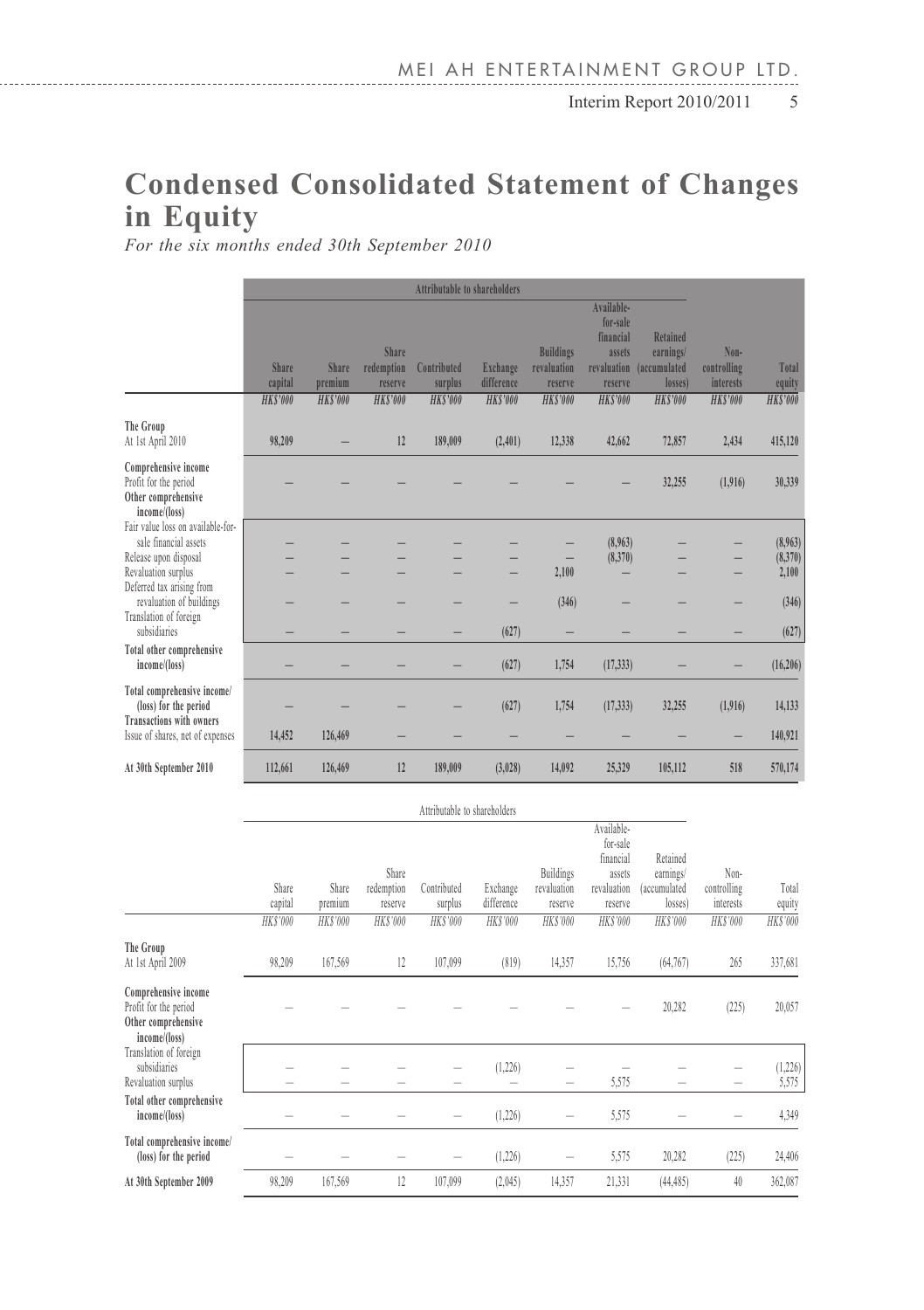# **Condensed Consolidated Cash Flow Statement**

*For the six months ended 30th September 2010*

|                                                                                 |                                 | Unaudited |  |  |  |
|---------------------------------------------------------------------------------|---------------------------------|-----------|--|--|--|
|                                                                                 | Six months ended 30th September |           |  |  |  |
|                                                                                 | 2010                            | 2009      |  |  |  |
|                                                                                 | <b>HKS'000</b>                  | HK\$'000  |  |  |  |
| Net cash inflow from operating activities                                       | 58,408                          | 14,126    |  |  |  |
| Net cash outflow from investing activities                                      | (40, 487)                       | (51, 959) |  |  |  |
| Net cash inflow from financing activities                                       | 114,806                         | 8,250     |  |  |  |
| Increase/(decrease) in cash and cash<br>equivalents                             | 132,727                         | (29, 583) |  |  |  |
| Cash and cash equivalents at the beginning<br>of the period                     | 17,533                          | 50,233    |  |  |  |
| Cash and cash equivalents at the end<br>of the period                           | 150,260                         | 20,650    |  |  |  |
| Analysis of balances of cash and cash<br>equivalents:<br>Bank balances and cash | 152,724                         | 53,126    |  |  |  |
| Bank loans with maturity less than<br>three months                              |                                 | (17,000)  |  |  |  |
| Bank overdrafts                                                                 | (2, 464)                        | (15, 476) |  |  |  |
|                                                                                 | 150,260                         | 20,650    |  |  |  |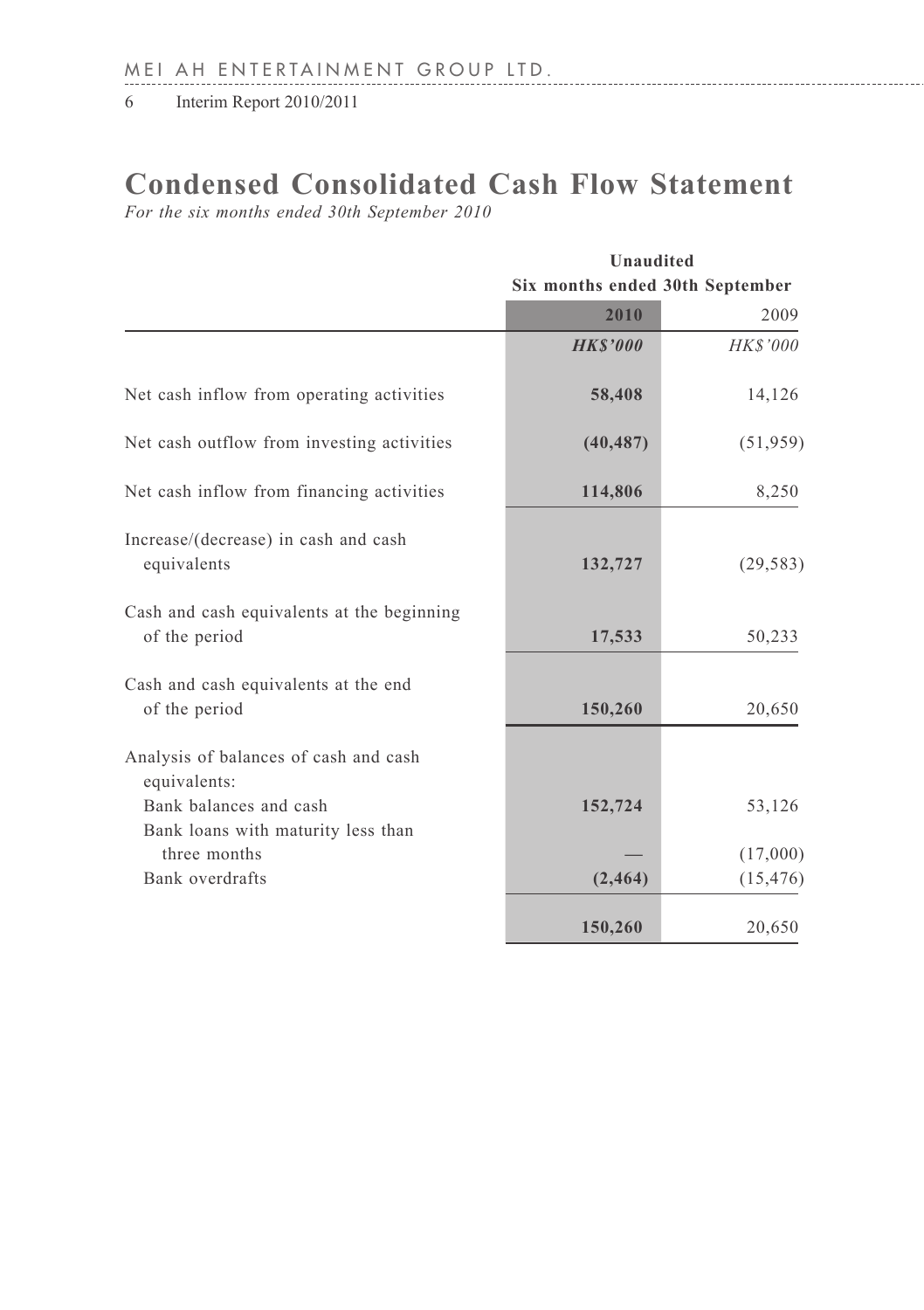6 Interim Report 2010/2011 Interim Report 2010/2011 7

# **Selected Notes to Condensed Consolidated Interim Financial Information**

#### **1. General information**

Mei Ah Entertainment Group Limited (the "Company") and its subsidiaries (together the "Group") is principally engaged in television operations, film exhibition, film rights licensing and sub-licensing, and sale and distribution of films and programs.

The Company is a limited liability company incorporated in Bermuda and listed on the Stock Exchange of Hong Kong Limited.

This condensed consolidated interim financial information was approved for issue on 25th November 2010.

#### **2. Basis of preparation**

This condensed consolidated interim financial information for the six months ended 30th September 2010 has been prepared in accordance with HKAS 34, "Interim financial reporting". The condensed consolidated interim financial information should be read in conjunction with the annual financial statements for the year ended 31st March 2010, which have been prepared in accordance with HKFRSs.

#### **3. Accounting policies**

Except as described below, the accounting policies adopted are consistent with those of the annual financial statements for the year ended 31st March 2010, as described in those annual financial statements.

Taxes on income in the interim periods are accrued using the tax rate that would be applicable to expected total annual earnings.

#### *(a) Revised and amended standards mandatory for the first time for the financial year beginning on or after 1st April 2010 adopted by the Group*

*HKFRS 3 (revised), "Business combinations", and consequential amendments to HKAS 27, "Consolidated and separate financial statements" and HKAS 28, "Investments in associates" are effective prospectively to business combinations for which the acquisition date is on or after the beginning of the first annual reporting period beginning on or after 1st July 2009*

The revised standard continues to apply the acquisition method to business combinations but with significant changes compared with HKFRS 3. For example, all payments to purchase a business are recorded at fair value at the acquisition date, with contingent payments classified as debt subsequently re-measured through the profit and loss account. There is a choice on an acquisition-by-acquisition basis to measure the non-controlling interest in the acquiree either at fair value or at the non-controlling interest's proportionate share of the acquiree's net assets. All acquisition-related costs are expensed.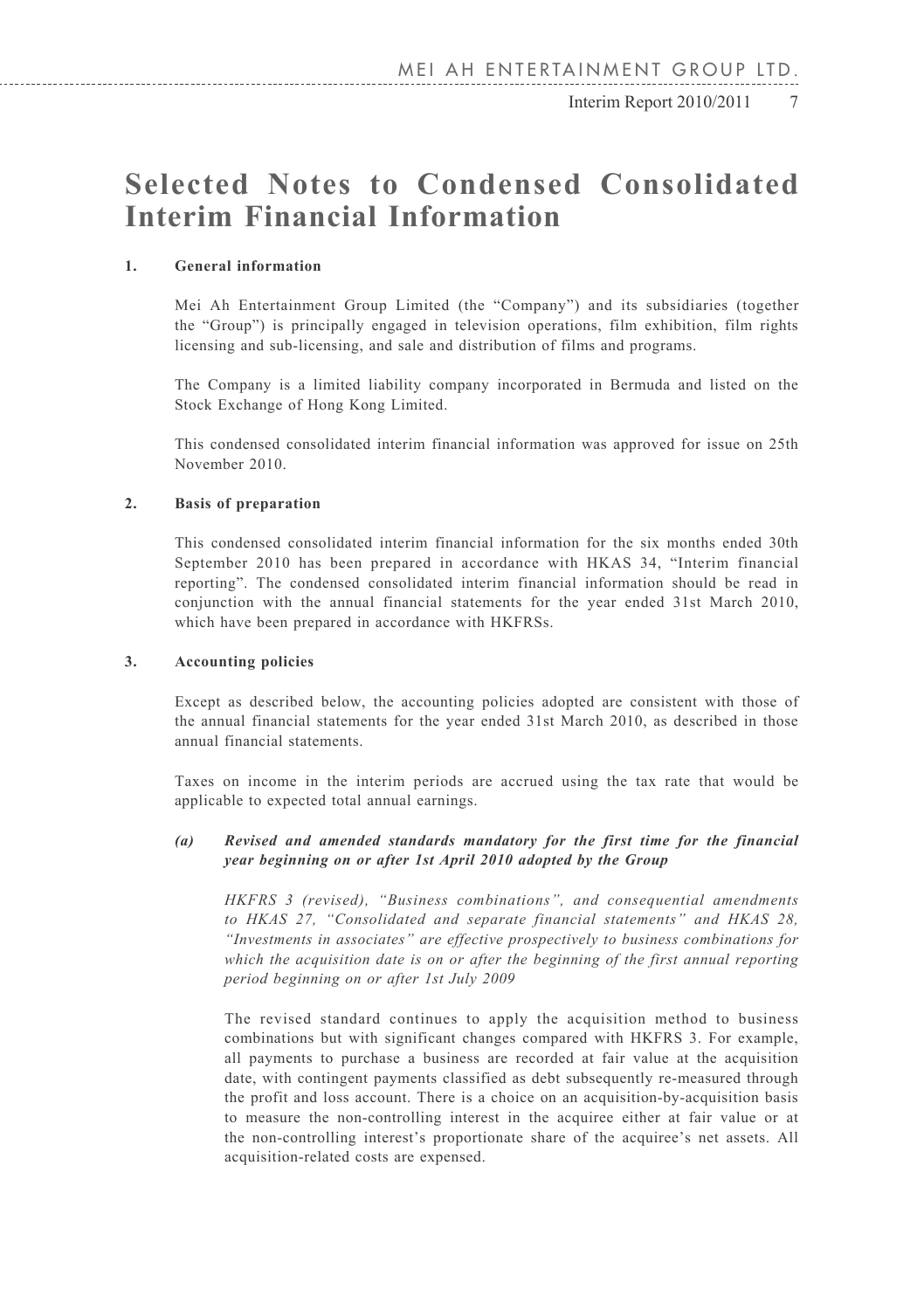HKAS 27 (revised), "Consolidated and separate financial statements" requires the effects of all transactions with non-controlling interests to be recorded in equity if there is no change in control and these transactions will no longer result in goodwill or gains and losses. The standard also specifies the accounting when control is lost. Any remaining interest in the entity is re-measured to fair value, and a gain or loss is recognized in profit and loss.

Total comprehensive income is attributed to the owners of the parent and to noncontrolling interests even if this results in the non-controlling interests having a deficit balance. Prior to this revision non-controlling interests will only share losses up to the non-controlling interests in the subsidiary's equity, except when the noncontrolling interest has a binding obligation and is able to make an additional investment to cover the losses.

HKAS 27 (revised) has been applied prospectively for annual reports beginning on or after 1st April 2010 in accordance with the effective date and transition provisions of the revision.

The effect of the adoption of this revision is as below:

|                                                                                                     | For the<br>six months<br>ended<br>30th<br>September<br>2010 |
|-----------------------------------------------------------------------------------------------------|-------------------------------------------------------------|
|                                                                                                     | <b>HK\$'000</b>                                             |
| Increase in loss attributable to non-controlling interests<br>Decrease in non-controlling interests | 2,406<br>2,406                                              |

*(b)* Those other new accounting standards, amendments to accounting standards and interpretations which are mandatory for financial year ending 31st March 2011 are either not relevant to the Group or have no material impact on the Group.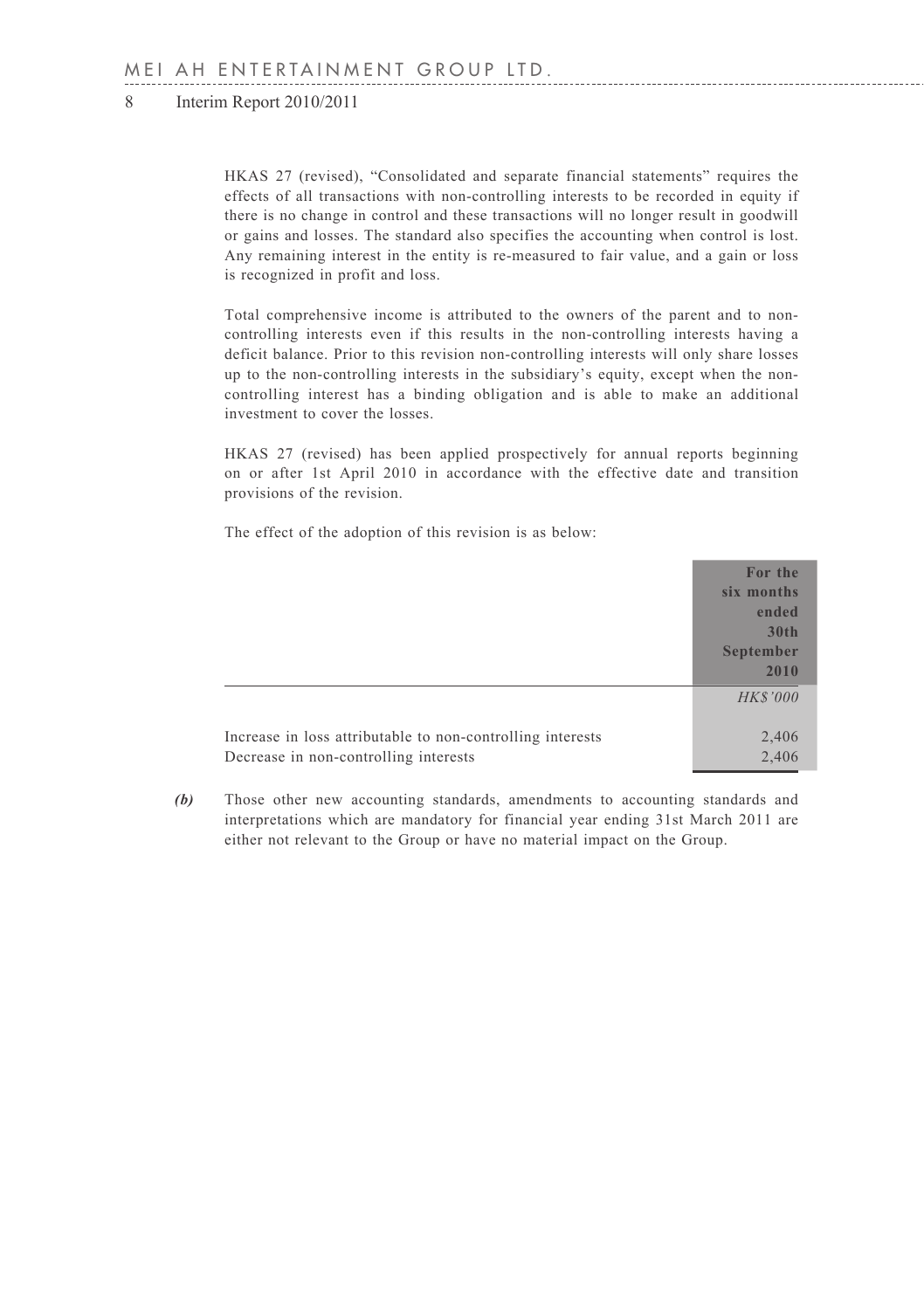#### **4. Segment information**

An analysis of the Group's revenues and results for the period by business segments, being the primary reporting format, is as follows:

|                                                                                                                  | <b>Unaudited</b><br>Six months ended 30th September 2010 |                                                                                |                                                                                              |                             |                |                    |  |
|------------------------------------------------------------------------------------------------------------------|----------------------------------------------------------|--------------------------------------------------------------------------------|----------------------------------------------------------------------------------------------|-----------------------------|----------------|--------------------|--|
|                                                                                                                  | <b>Television</b><br>operations                          | Film<br>exhibition<br>and film<br>rights<br>licensing<br>and sub-<br>licensing | Sale and<br>distribution<br>of films and<br>programs in<br>audio visual<br>product<br>format | Property<br>investment      | Elimination    | Group              |  |
|                                                                                                                  | <b>HKS'000</b>                                           | <b>HKS'000</b>                                                                 | <b>HKS'000</b>                                                                               | <b>HKS'000</b><br>(note(a)) | <b>HKS'000</b> | <b>HKS'000</b>     |  |
| External sales<br>Inter-segment sales                                                                            | 61,560                                                   | 9,474<br>600                                                                   | 12,778                                                                                       |                             | (600)          | 83,812             |  |
| Segment revenue                                                                                                  | 61,560                                                   | 10,074                                                                         | 12,778                                                                                       |                             | (600)          | 83,812             |  |
| Reportable segment profit<br>Depreciation and amortisation<br>for property, plant and<br>equipment and leasehold | 15,061                                                   | 3,205                                                                          | 3,736                                                                                        | 20,706                      | 509            | 43,217             |  |
| land and land use rights                                                                                         | 349                                                      | 48                                                                             | 359                                                                                          |                             |                | 756                |  |
| Amortisation for film rights<br>Additions to property, plant                                                     | 18,864                                                   | 3,900                                                                          | 4,693                                                                                        |                             | (1,109)        | 26,348             |  |
| and equipment<br>Additions to film rights,<br>films in progress and film                                         | 32                                                       |                                                                                | 1,687                                                                                        |                             |                | 1,719              |  |
| royalty deposits<br>As at 30th September 2010                                                                    | 20,826                                                   | 12,206                                                                         | 6,923                                                                                        |                             | (601)          | 39,354             |  |
| Reportable segment assets<br>Reportable segment liabilities                                                      | 47,509<br>26,962                                         | 56,245<br>26,563                                                               | 215,855<br>25,405                                                                            | 147,051<br>23,023           | (1,290)        | 465,370<br>101,953 |  |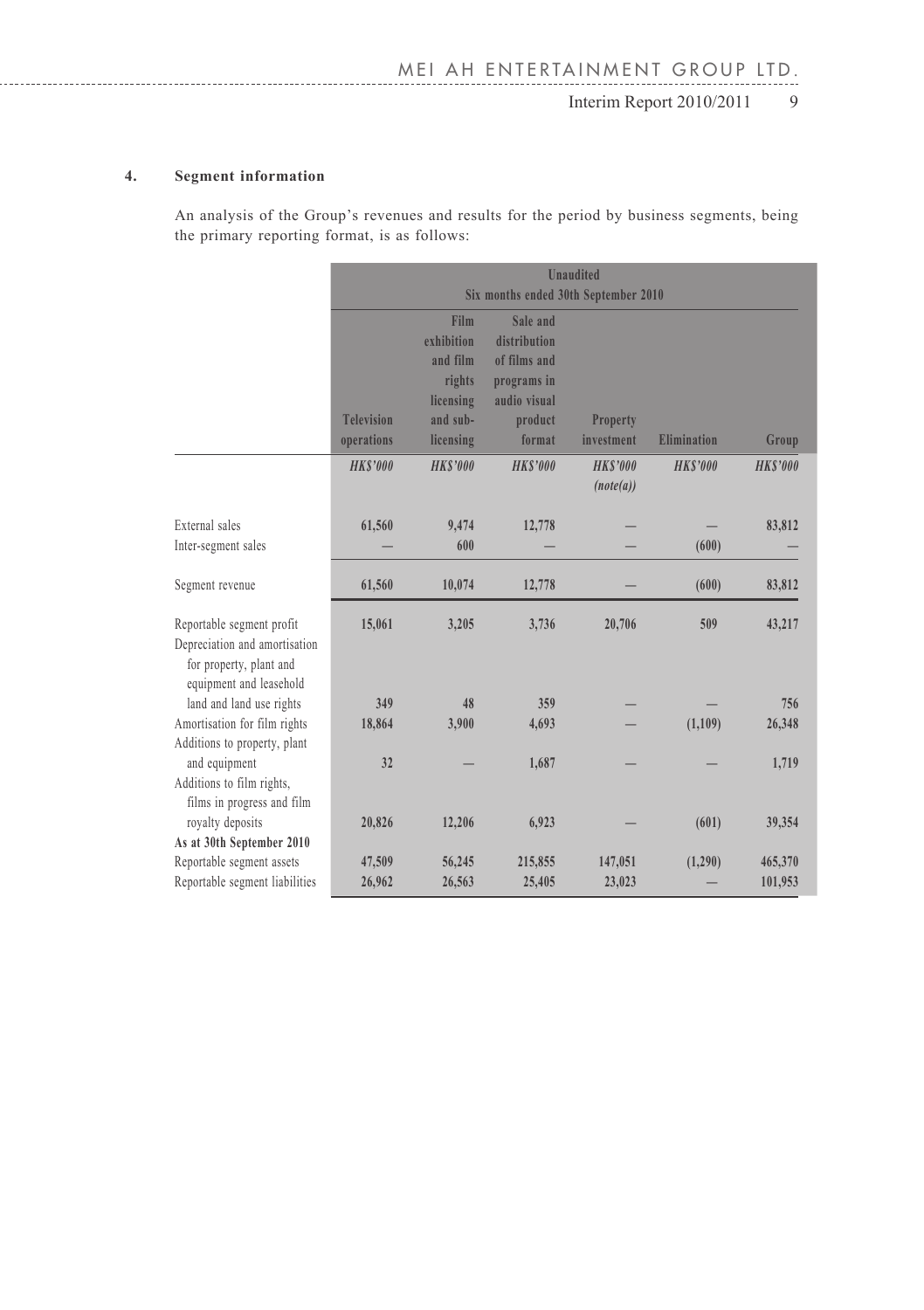|                                                                                     | Unaudited                            |                                |                                          |                       |             |          |  |  |
|-------------------------------------------------------------------------------------|--------------------------------------|--------------------------------|------------------------------------------|-----------------------|-------------|----------|--|--|
|                                                                                     | Six months ended 30th September 2009 |                                |                                          |                       |             |          |  |  |
|                                                                                     |                                      | Film<br>exhibition<br>and film | Sale and<br>distribution<br>of films and |                       |             |          |  |  |
|                                                                                     |                                      | rights                         | programs in                              |                       |             |          |  |  |
|                                                                                     | Television                           | licensing<br>and sub-          | audio visual<br>product                  | Property              |             |          |  |  |
|                                                                                     | operations                           | licensing                      | format                                   | investment            | Elimination | Group    |  |  |
|                                                                                     | HKS'000                              | HK\$'000                       | HK\$'000                                 | HK\$'000<br>(note(a)) | HK\$'000    | HK\$'000 |  |  |
| External sales                                                                      | 50,345                               | 3,966                          | 12,707                                   |                       |             | 67,018   |  |  |
| Inter-segment sales                                                                 |                                      | 3,325                          |                                          |                       | (3,325)     |          |  |  |
| Segment revenues                                                                    | 50,345                               | 7,291                          | 12,707                                   |                       | (3,325)     | 67,018   |  |  |
| Reportable segment profit                                                           | 11,961                               | 4,237                          | (2,842)                                  | 5,103                 | (467)       | 17,992   |  |  |
| Depreciation and amortisation<br>for property, plant and<br>equipment and leasehold |                                      |                                |                                          |                       |             |          |  |  |
| land and land use rights                                                            | 319                                  | 19                             | 310                                      |                       |             | 648      |  |  |
| Amortisation for film rights<br>Additions to property, plant                        | 13,525                               | 1,118                          | 1,911                                    |                       | (2,858)     | 13,696   |  |  |
| and equipment<br>Additions to film rights,<br>films in progress and film            | 76                                   | 1                              | 15                                       |                       |             | 92       |  |  |
| royalty deposits<br>As at 31st March 2010                                           | 15,665                               | 3,704                          | 2,205                                    |                       | (3, 155)    | 18,419   |  |  |
| Reportable segment assets                                                           | 53,537                               | 46,564                         | 84,091                                   | 132,779               | (1,797)     | 315,174  |  |  |
| Reportable segment liabilities                                                      | 19,883                               | 20,281                         | 38,797                                   | 20,775                |             | 99,736   |  |  |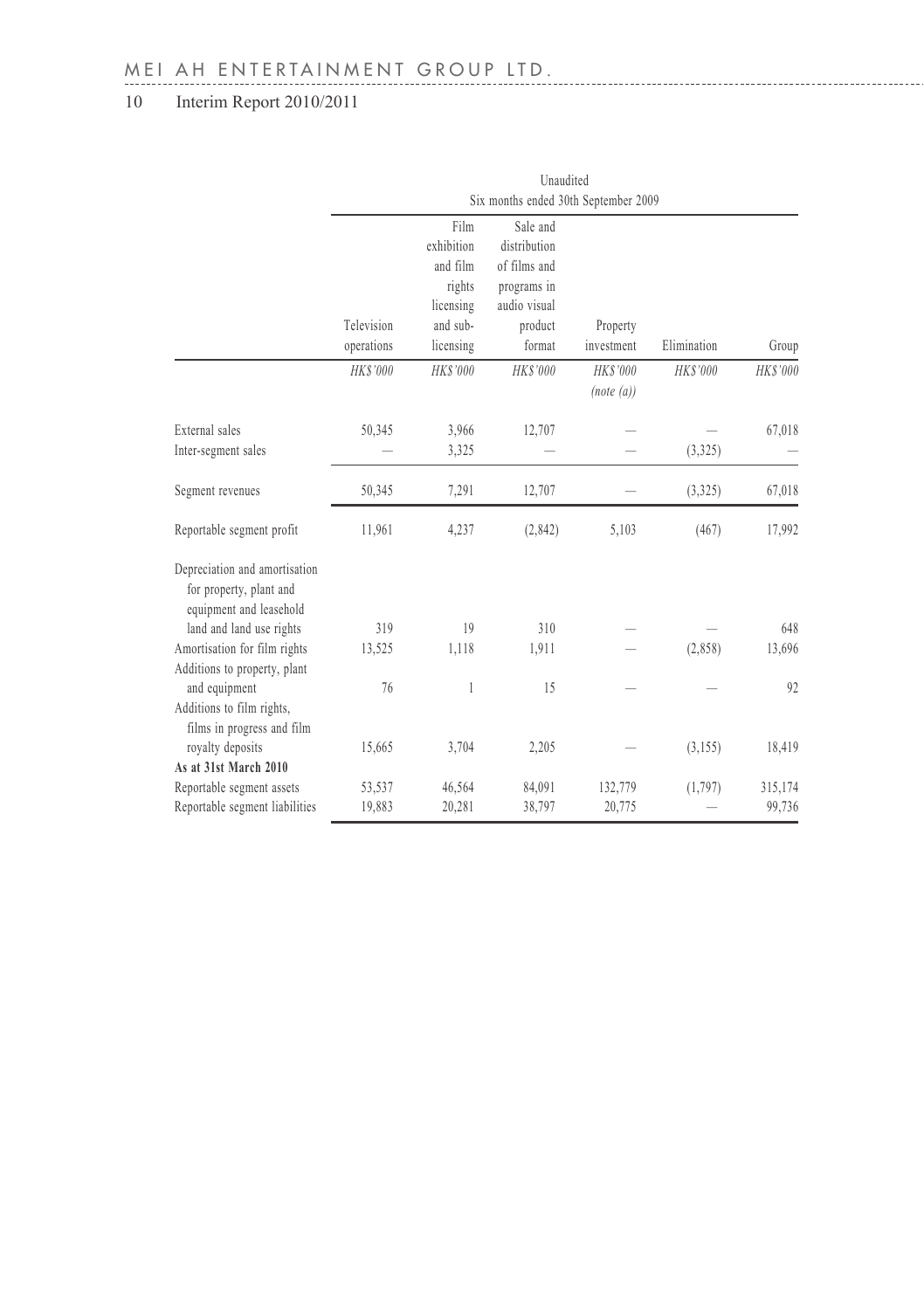# MEI AH ENTERTAINMENT GROUP LTD.

## Interim Report 2010/2011 11

### *Profit or loss*

| 1 I VIII VI IVOO                                                                                                                                                                          |                                               | Unaudited<br>Six months ended<br>30th September |  |  |
|-------------------------------------------------------------------------------------------------------------------------------------------------------------------------------------------|-----------------------------------------------|-------------------------------------------------|--|--|
|                                                                                                                                                                                           | 2010                                          | 2009                                            |  |  |
|                                                                                                                                                                                           | <b>HKS'000</b>                                | HK\$'000                                        |  |  |
| Reportable segment profit<br>Unallocated amounts:                                                                                                                                         | 43,217                                        | 17,992                                          |  |  |
| Unallocated other income<br>Unallocated other gains/(losses) $-$ net<br>Unallocated finance costs<br>Depreciation and amortisation of property,<br>plant and equipment and leasehold land | 481<br>(3, 285)                               | 382<br>10,247<br>(2,322)                        |  |  |
| and land use rights<br>Unallocated corporate expenses                                                                                                                                     | (3,285)<br>(1,046)                            | (3,271)<br>(2,971)                              |  |  |
| Profit before income tax                                                                                                                                                                  | 36,082                                        | 20,057                                          |  |  |
| Additions to property, plant and equipment<br>Attributable to reportable segments<br>Unallocated additions                                                                                | 1,719<br>3,346                                | 92<br>31,970                                    |  |  |
|                                                                                                                                                                                           | 5,065                                         | 32,062                                          |  |  |
|                                                                                                                                                                                           | <b>Unaudited</b><br>30th<br>September<br>2010 | Audited<br>31st<br>March<br>2010                |  |  |
|                                                                                                                                                                                           | <b>HKS'000</b>                                | HK\$'000                                        |  |  |
| Reportable segment assets<br>Unallocated assets:                                                                                                                                          | 465,370                                       | 315,174                                         |  |  |
| Unallocated leasehold land and land use rights<br>and buildings<br>Unallocated available-for-sale financial assets<br>Unallocated financial assets at fair value through                  | 126,471<br>40,421                             | 121,894<br>45,086                               |  |  |
| profit or loss<br>Unallocated cash and cash equivalents<br>Unallocated corporate assets                                                                                                   | 27,278<br>7,206<br>7,298                      | 50,124<br>802<br>9,993                          |  |  |
| Total assets per consolidated balance sheet                                                                                                                                               | 674,044                                       | 543,073                                         |  |  |
| Reportable segment liabilities<br>Unallocated liabilities:                                                                                                                                | 101,953                                       | 99,736                                          |  |  |
| Unallocated bank borrowings<br>Unallocated corporate liabilities                                                                                                                          | 1,917                                         | 26,330<br>1,887                                 |  |  |
| Total liabilities per consolidated balance sheet                                                                                                                                          | 103,870                                       | 127,953                                         |  |  |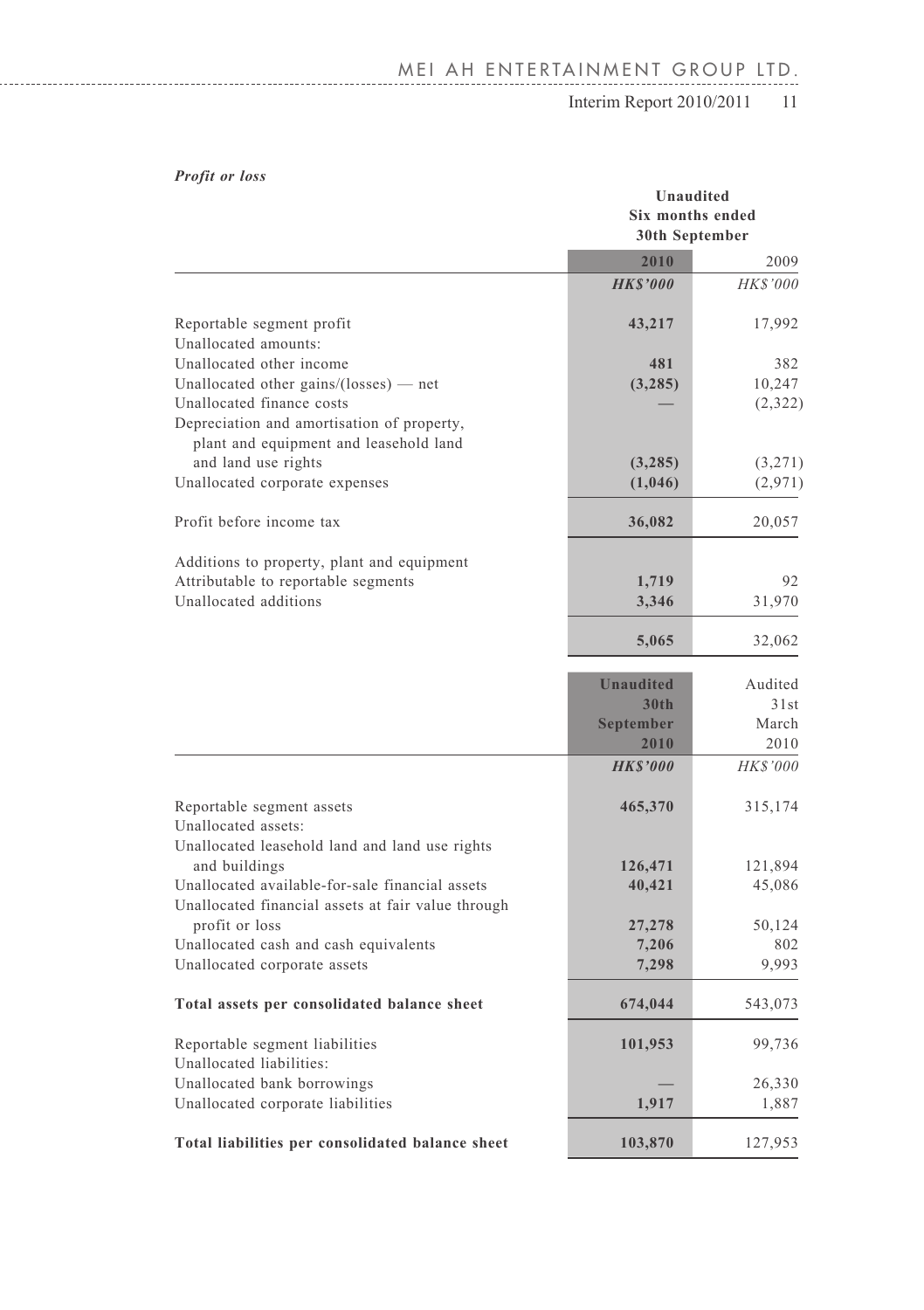### *Secondary reporting format — geographical segment*

The Group's is domiciled in Hong Kong. The results of its revenue from external customers and non-current assets other than financial instruments and interest in an associated company located in Hong Kong and other countries are summarized below:

|                                   | <b>Revenues</b> from<br>external customers<br>Unaudited |            | Non-current assets<br>(other than financial<br>instruments and interest<br>in an associated company) |                       |
|-----------------------------------|---------------------------------------------------------|------------|------------------------------------------------------------------------------------------------------|-----------------------|
|                                   | ended 30th September                                    | Six months | <b>Unaudited</b><br>30th September                                                                   | Audited<br>31st March |
|                                   | 2010                                                    | 2009       | 2010                                                                                                 | 2010                  |
|                                   | <b>HKS'000</b>                                          | HK\$'000   | <b>HKS'000</b>                                                                                       | HK\$'000              |
| Turnover                          |                                                         |            |                                                                                                      |                       |
| Hong Kong<br>Singapore and other  | 48,723                                                  | 42,134     | 289,567                                                                                              | 269,481               |
| countries<br>People's Republic of | 24,455                                                  | 23,339     |                                                                                                      |                       |
| China                             |                                                         |            | 75,600                                                                                               | 64,400                |
| Other countries                   | 10,634                                                  | 1,545      | 4,118                                                                                                | 2,092                 |
|                                   | 83,812                                                  | 67,018     | 369,285                                                                                              | 335,973               |

*Note*

(a) The revenue attributable to the segment "property investment" has been included in other income.

#### **5. Other income**

|                                         |                | Unaudited<br>Six months ended<br>30th September |  |
|-----------------------------------------|----------------|-------------------------------------------------|--|
|                                         | 2010           | 2009                                            |  |
|                                         | <b>HKS'000</b> | <b>HK\$'000</b>                                 |  |
| Dividend income from available-for-sale |                |                                                 |  |
| financial assets                        | 481            | 382                                             |  |
| Rental income                           | 3,875          | 3,633                                           |  |
| Commission and other income             | 3,401          | 771                                             |  |
|                                         | 7,757          | 4,786                                           |  |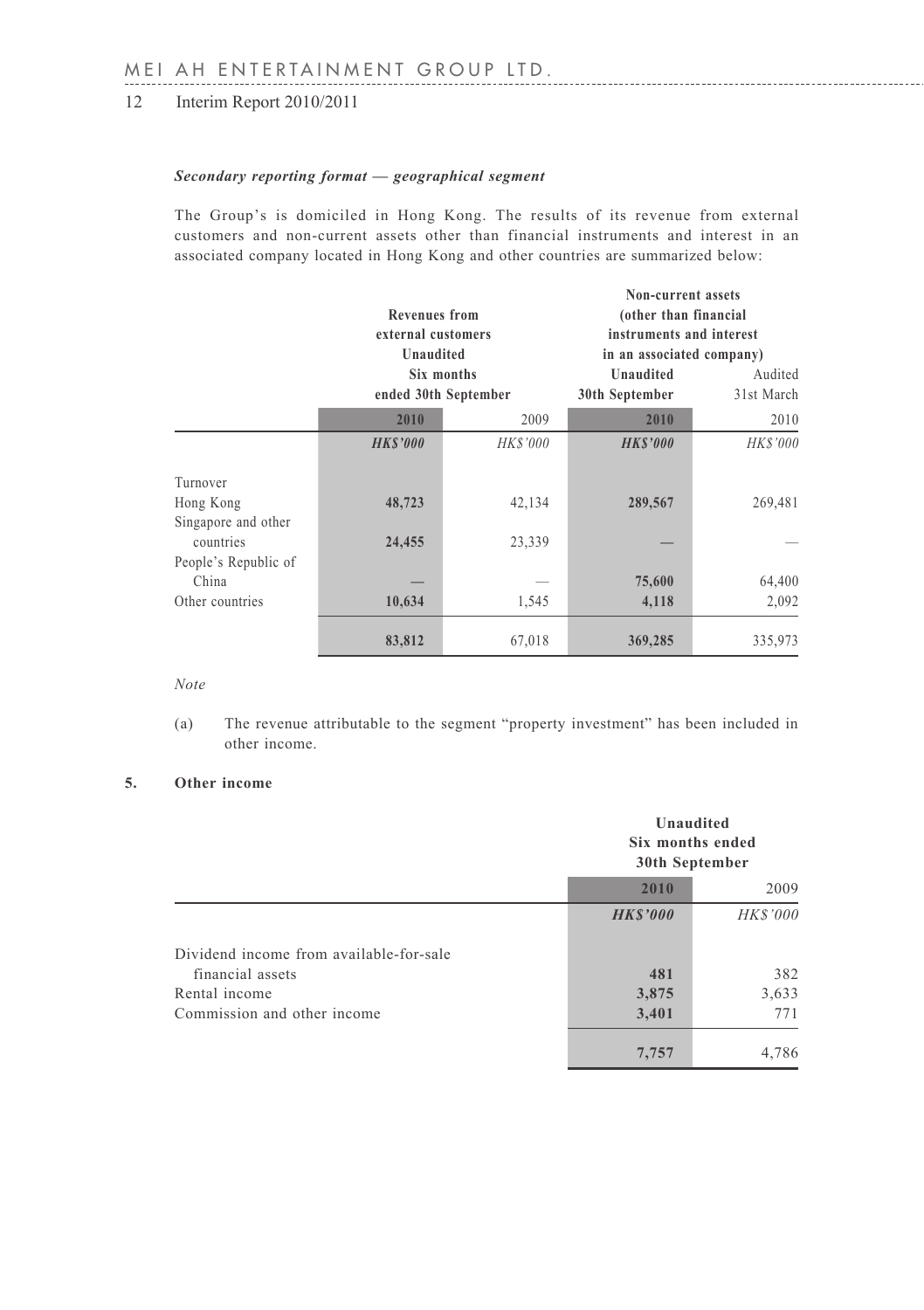### $\text{Interim Report } 2010/2011$  13

### **6. Other gains — net**

|                                                                                                          | Unaudited<br>Six months ended<br>30th September |          |
|----------------------------------------------------------------------------------------------------------|-------------------------------------------------|----------|
|                                                                                                          | 2010                                            | 2009     |
|                                                                                                          | <b>HKS'000</b>                                  | HK\$'000 |
| Surplus on revaluation of investment properties<br>Fair value (losses)/gains on financial assets at fair | 17,182                                          |          |
| value through profit or loss                                                                             | (9,316)                                         | 10,247   |
| Gain on disposal of available-for-sale financial assets                                                  | 6,031                                           |          |
|                                                                                                          | 13,897                                          | 10.247   |

### **7. Expenses by nature**

Expenses included in cost of sales, selling and marketing expenses, administrative expenses are analysed as follows:

|                                                                                                                                                                           | Unaudited<br>Six months ended<br>30th September |                                          |
|---------------------------------------------------------------------------------------------------------------------------------------------------------------------------|-------------------------------------------------|------------------------------------------|
|                                                                                                                                                                           | 2010                                            | 2009                                     |
|                                                                                                                                                                           | <b>HKS'000</b>                                  | HK\$'000                                 |
| Amortisation of film rights<br>Patent rights<br>Amortisation of leasehold land and land use rights<br>Depreciation of property, plant and equipment<br>Cost of goods sold | 26,348<br>4,875<br>161<br>3,880<br>2,532        | 13,696<br>6,552<br>161<br>3,758<br>2,728 |
| Wages and salaries<br>Pension costs — defined contribution plans                                                                                                          | 12,549<br>262                                   | 11,019<br>247                            |

### **8. Taxation**

Hong Kong profits tax has been provided at the rate of 16.5% (2009: 16.5%) on the estimated assessable profit for the period. Taxation on overseas profits has been calculated on the estimated assessable profit for the period:

|                                                                       |                | Unaudited<br>Six months ended<br>30th September |  |
|-----------------------------------------------------------------------|----------------|-------------------------------------------------|--|
|                                                                       | 2010           | 2009                                            |  |
|                                                                       | <b>HKS'000</b> | <b>HK\$'000</b>                                 |  |
| Current income $tax$ — Hong Kong profits $tax$<br>Deferred income tax | 3,312<br>2,431 |                                                 |  |
|                                                                       | 5,743          |                                                 |  |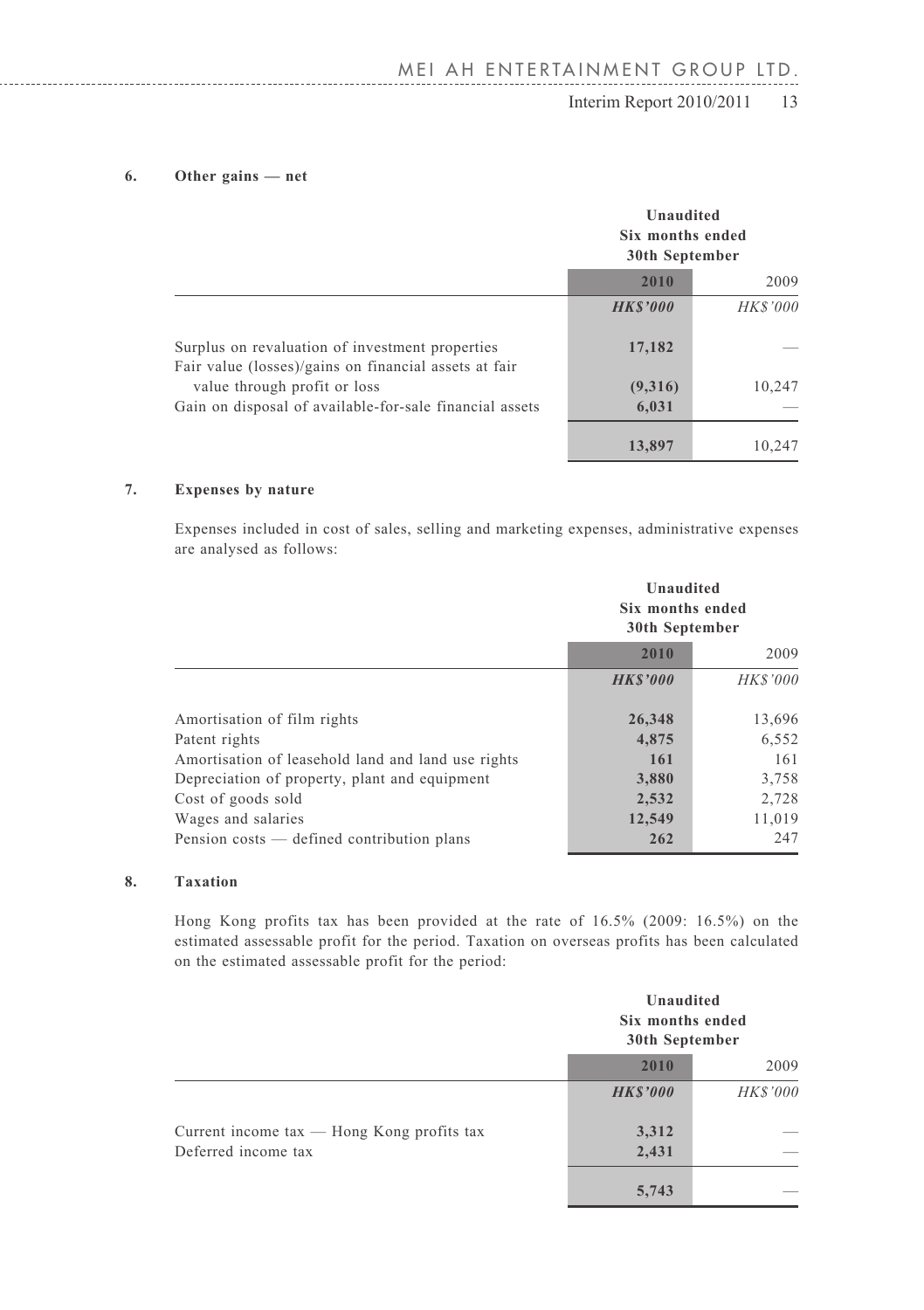#### **9. Earnings per share**

The calculation of basic earnings per share is based on the Group's profit attributable to equity holders of the Company of HK\$32,255,000 (2009: HK\$20,282,000) and on the weighted average of 5,479,042,066 (2009: 4,910,454,525, as adjusted to reflect the share subdivision in December 2009) ordinary shares in issue during the period.

Diluted earnings per share for the six months ended 30th September 2010 has not been disclosed as there is no diluting event during the period. The diluted earnings per share for the six months ended 30th September 2009 was the same as the basic earnings per share as conversion of the Company's outstanding convertible notes would be anti-dilutive.

#### **10. Dividends**

The board does not recommend the payment of an interim dividend for the six months ended 30th September 2010 (2009: Nil).

#### **11. Trade and other receivables**

|                                                                      | <b>Unaudited</b><br>30 <sub>th</sub><br>September<br>2010 | Audited<br>31st<br>March<br>2010 |
|----------------------------------------------------------------------|-----------------------------------------------------------|----------------------------------|
|                                                                      | <b>HKS'000</b>                                            | <b>HK\$'000</b>                  |
| Trade receivables<br>Less: provision for impairment of receivables   | 30,550<br>(22, 596)                                       | 30,732<br>(22, 596)              |
| Trade receivables-net<br>Prepayments, deposits and other receivables | 7.954<br>23,209                                           | 8,136<br>28,658                  |
|                                                                      | 31,163                                                    | 36.794                           |

The ageing analysis of trade receivables is as follows:

|                     | <b>Unaudited</b> | Audited         |
|---------------------|------------------|-----------------|
|                     | 30 <sub>th</sub> | 31st            |
|                     | September        | March           |
|                     | 2010             | 2010            |
|                     | <b>HKS'000</b>   | <b>HK\$'000</b> |
| Current to 3 months | 7,300            | 8,081           |
| 4 to 6 months       | 634              | 47              |
| Over 6 months       | 22,616           | 22,604          |
|                     | 30,550           | 30,732          |

The Group's credit terms to trade receivables generally ranges from 7 to 90 days.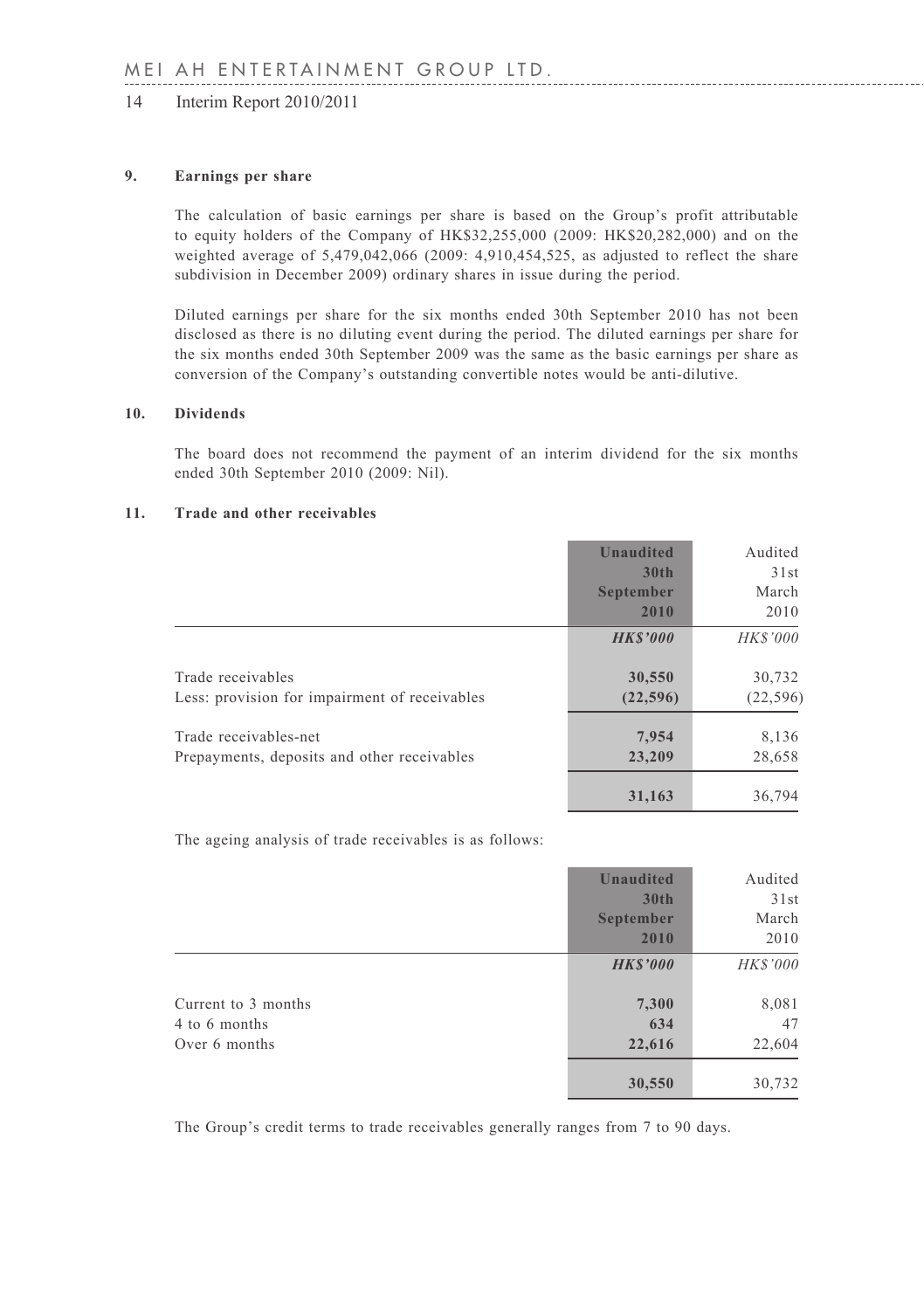### **12. Trade payables**

|                             | <b>Unaudited</b><br>30 <sub>th</sub> | Audited<br>31st |
|-----------------------------|--------------------------------------|-----------------|
|                             | September<br>2010                    | March<br>2010   |
|                             | <b>HKS'000</b>                       | HK\$'000        |
| Trade payables              | 7,130                                | 11,749          |
| Receipts in advance         | 33,542                               | 16,770          |
| Other payables and accruals | 28,173                               | 40,199          |
|                             | 68,845                               | 68,718          |

The ageing analysis of trade payables is as follows:

|                                                       | <b>Unaudited</b><br>30 <sub>th</sub> | Audited<br>31st     |
|-------------------------------------------------------|--------------------------------------|---------------------|
|                                                       | September<br>2010                    | March<br>2010       |
|                                                       | <b>HKS'000</b>                       | HK\$'000            |
| Current to 3 months<br>4 to 6 months<br>Over 6 months | 3,017<br>2,309<br>1,804              | 9,933<br>5<br>1,811 |
|                                                       | 7,130                                | 11,749              |

#### **13. Borrowings**

|                                                                           | <b>Unaudited</b><br>30 <sub>th</sub><br>September<br>2010 | Audited<br>31st<br>March<br>2010 |
|---------------------------------------------------------------------------|-----------------------------------------------------------|----------------------------------|
|                                                                           | <b>HKS'000</b>                                            | <b>HKS'000</b>                   |
| Bank overdrafts — secured<br>Current portion of secured bank loans        | 2,464<br>828                                              | 7,095<br>12,855                  |
| Borrowings — current portion<br>Non-current portion of secured bank loans | 3,292<br>6,328                                            | 19,950<br>19,721                 |
| Total borrowings                                                          | 9,620                                                     | 39,671                           |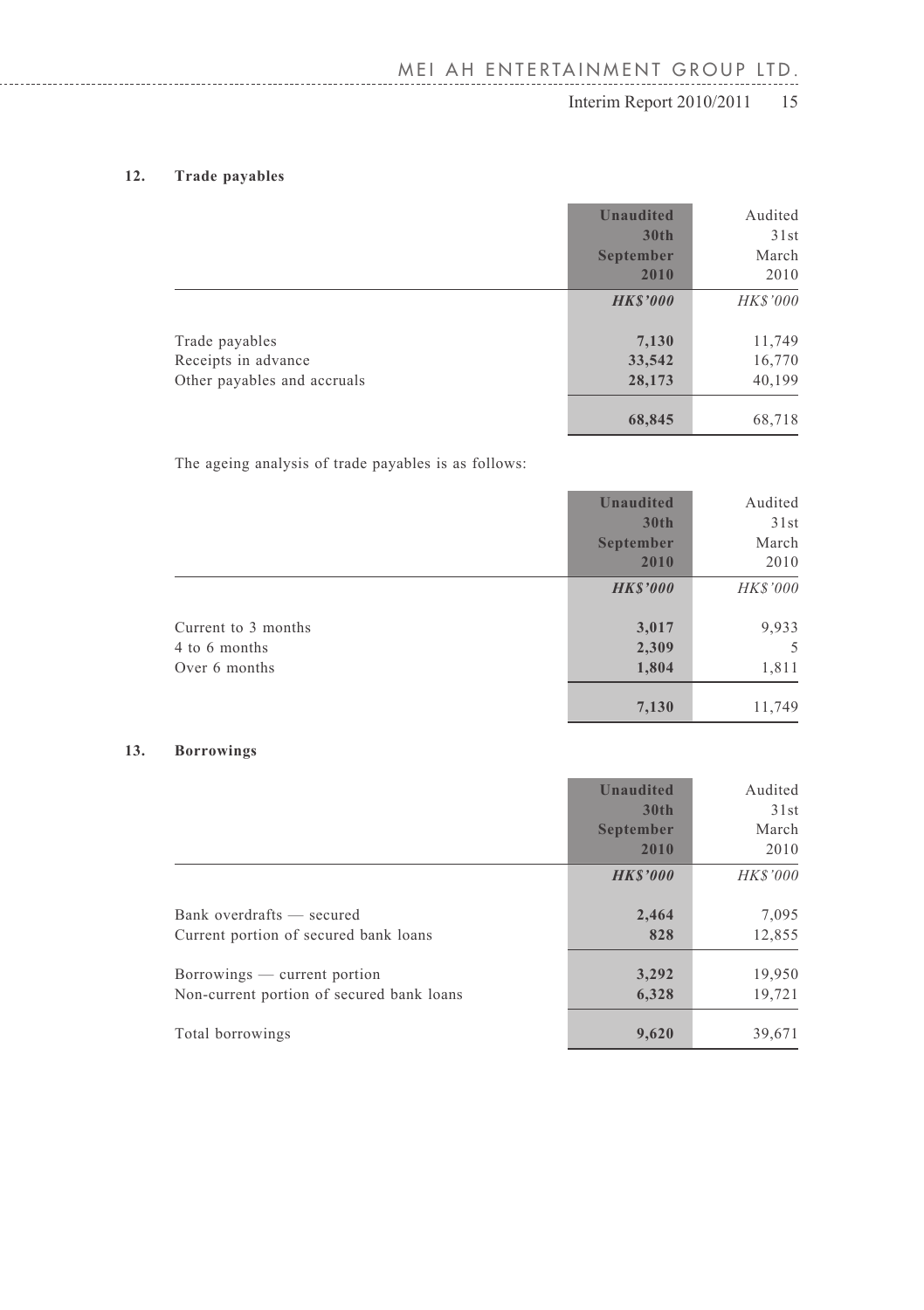|                      | <b>Unaudited</b><br>30 <sub>th</sub><br>September<br>2010 | Audited<br>31st<br>March<br>2010 |
|----------------------|-----------------------------------------------------------|----------------------------------|
|                      | <b>HKS'000</b>                                            | HK\$'000                         |
| No later than 1 year | 3,292                                                     | 19,950                           |
| Between 1 to 2 years | 882                                                       | 2,403                            |
| Between 2 to 5 years | 2,901                                                     | 7,526                            |
| Later than 5 years   | 2,545                                                     | 9,792                            |
|                      | 9,620                                                     | 39,671                           |

(a) The bank borrowings are repayable in the following periods:

#### **14. Obligations under finance leases**

Obligations under finance leases are repayable in the following periods:

|                                                                              | <b>Unaudited</b> | Audited  |
|------------------------------------------------------------------------------|------------------|----------|
|                                                                              | 30 <sub>th</sub> | 31st     |
|                                                                              | September        | March    |
|                                                                              | 2010             | 2010     |
|                                                                              | <b>HKS'000</b>   | HK\$'000 |
| Within one year                                                              | 2,245            | 3,164    |
| In the second year                                                           | 613              |          |
|                                                                              | 2,858            | 3,164    |
| Future finance charges on finance leases                                     | (83)             | (141)    |
| Present value of finance lease liabilities                                   | 2,775            | 3,023    |
| The present value of finance lease liabilities were<br>repayable as follows: |                  |          |
| Within one year<br>In the second year                                        | 2,178<br>597     | 3,023    |
|                                                                              | 2,775            | 3,023    |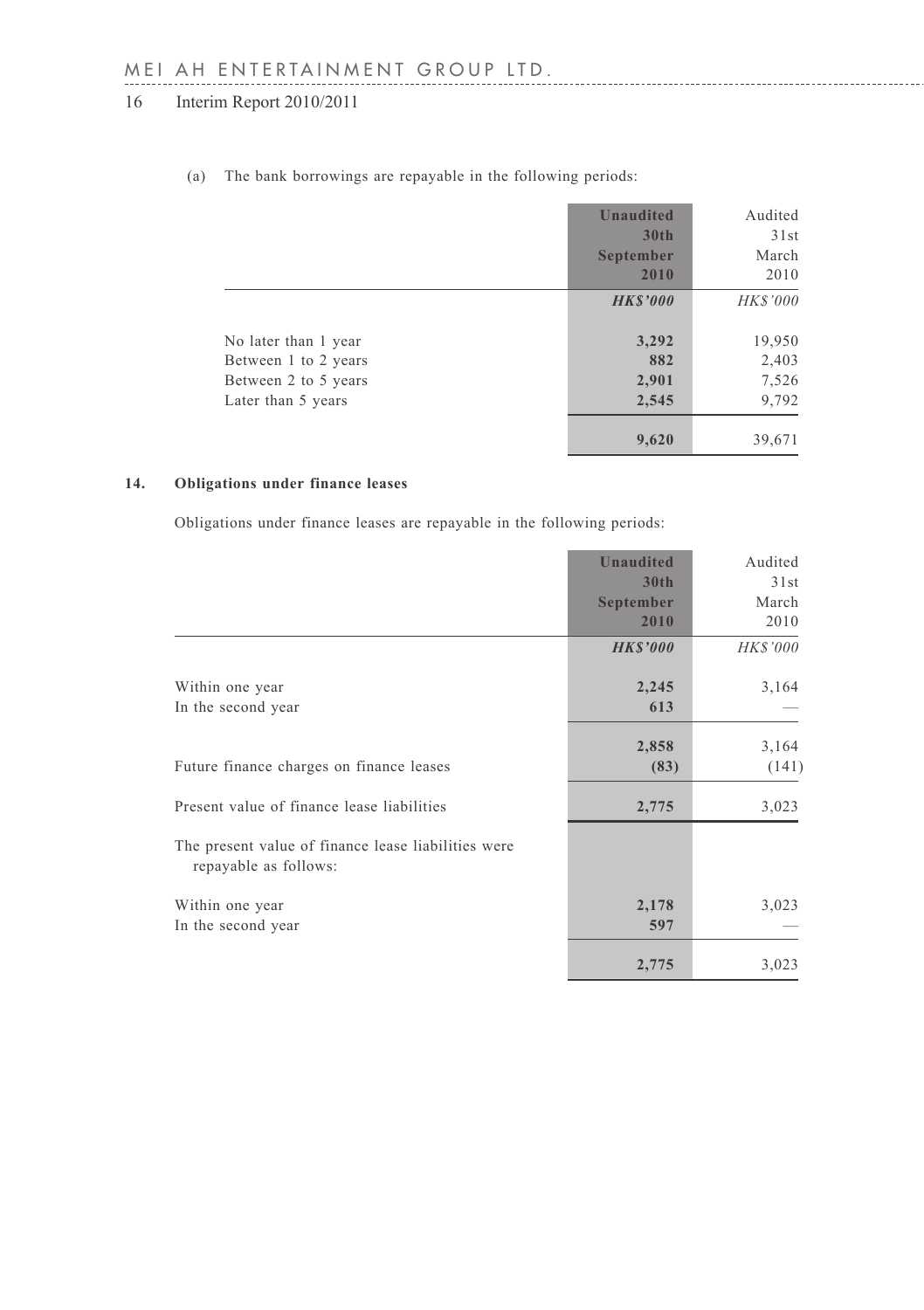## $\frac{1}{16}$  Interim Report 2010/2011 17

#### **15. Share capital**

|                                                      | Number of ordinary shares |            |                  | Ordinary shares |
|------------------------------------------------------|---------------------------|------------|------------------|-----------------|
|                                                      | <b>Unaudited</b>          | Audited    | <b>Unaudited</b> | Audited         |
|                                                      | 30 <sub>th</sub>          | 31st       | 30 <sub>th</sub> | 31st            |
|                                                      | September                 | March      | September        | March           |
|                                                      | 2010                      | 2010       | 2010             | 2010            |
|                                                      | '000'                     | 000'       | <b>HKS'000</b>   | HK\$'000        |
| Authorised                                           | 15,000,000                | 15,000,000 | 300,000          | 300,000         |
| Issued and fully<br>paid                             |                           |            |                  |                 |
| At the beginning<br>of the period<br>Issue of shares | 4,910,455                 |            | 98,209           |                 |
| during the<br>period                                 | 722,580                   |            | 14,452           |                 |
| At the end of the<br>period                          | 5,633,035                 | 4,910,455  | 112,661          | 98,209          |

Pursuant to a top-up placing completed on 10th May 2010, 722,580,000 shares of the Company were allotted at a price of HK\$0.208. Details of the top-up placing were set out in the Company's announcements dated 30th April 2010 and 10th May 2010.

#### **16. Contingent liabilities**

At 30th September 2010, the Company had contingent liabilities of guarantees given to banks in respect of banking facilities granted to subsidiaries to the extent of approximately HK\$16,000,000 (31st March 2010: HK\$36,700,000).

#### **17. Capital commitments**

As at 30th September 2010, the Group had commitments contracted but not provided for in these financial information in respect of film production and film and program licensing agreements amounting to approximately HK\$4,670,000 and HK\$8,752,000 respectively (31st March 2010: HK\$310,000 and HK\$7,952,000).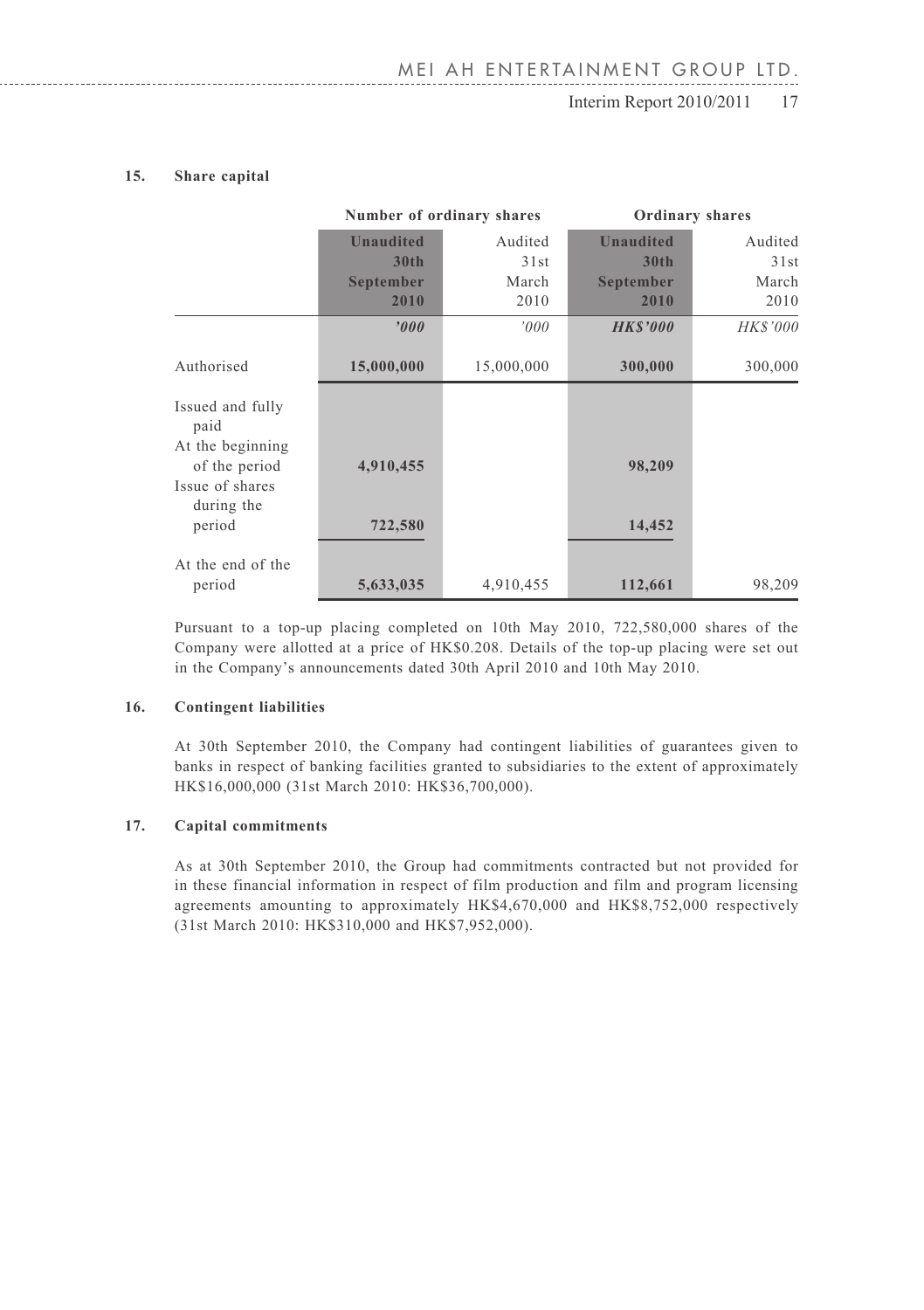# **Interim Dividend**

The board does not recommend the payment of an interim dividend for the six months ended 30th September 2010 (2009: Nil).

# **Management Discussion and Analysis**

During the six months ended 30th September 2010, the Group recorded an unaudited consolidated turnover of HK\$83,812,000 (2009: HK\$67,018,000) and a profit attributable to equity holders of the Company of HK\$32,255,000 (2009: HK\$20,282,000).

The contribution of revenues from the Group's television segment was at the level of approximately HK\$61 million (2009: HK\$50 million). Since the launch of its first broadcasting channel in 2001, which broadcasts movies from the Group's film library and other programs from its business partners, the Group has continuously explored opportunities to broaden the revenue streams of its television operations. As at 30th September 2010, the Group provided three channels to now TV. In July 2007 and October 2008, the Group launched a movie channel and a drama channel respectively through the network of SingTel and under the name of MioTV in Singapore. These channels contributed steady and secured contribution to the Group.

In September 2008, the Group penetrated into the market of Japan through the acquisition of a channel supply company in Japan which broadcast through the platform of Sky PerfecTV in Japan. In October 2009, that channel became one of the basic package channels of Sky PerfecTV and since then has exposed to its wide subscriber population. The Group will continue to explore opportunities to co-operate with other cable TV and internet TV operators in Japan.

In November 2009, the Group entered into an agreement with HBO Asia to provide contents of films and drama through the launch of "RED Channel" in different territories by stages. This co-operation has enhanced the Group's exposure to the global entertainment market and also helped the Group to establish its channel brandname. RED Channel has been launched in Indovision and First Media Cable in Indonesia in April and August 2010 respectively and Hypp TV, the IPTV platform of TM Net in Malaysia in October 2010. RED Channel is seeking the opportunity to launch in the Philippines and Vietnam soon.

In August 2010, the Group also launched a channel through Chunghwa Telecom Movie On Demand (MOD) platform in Taiwan.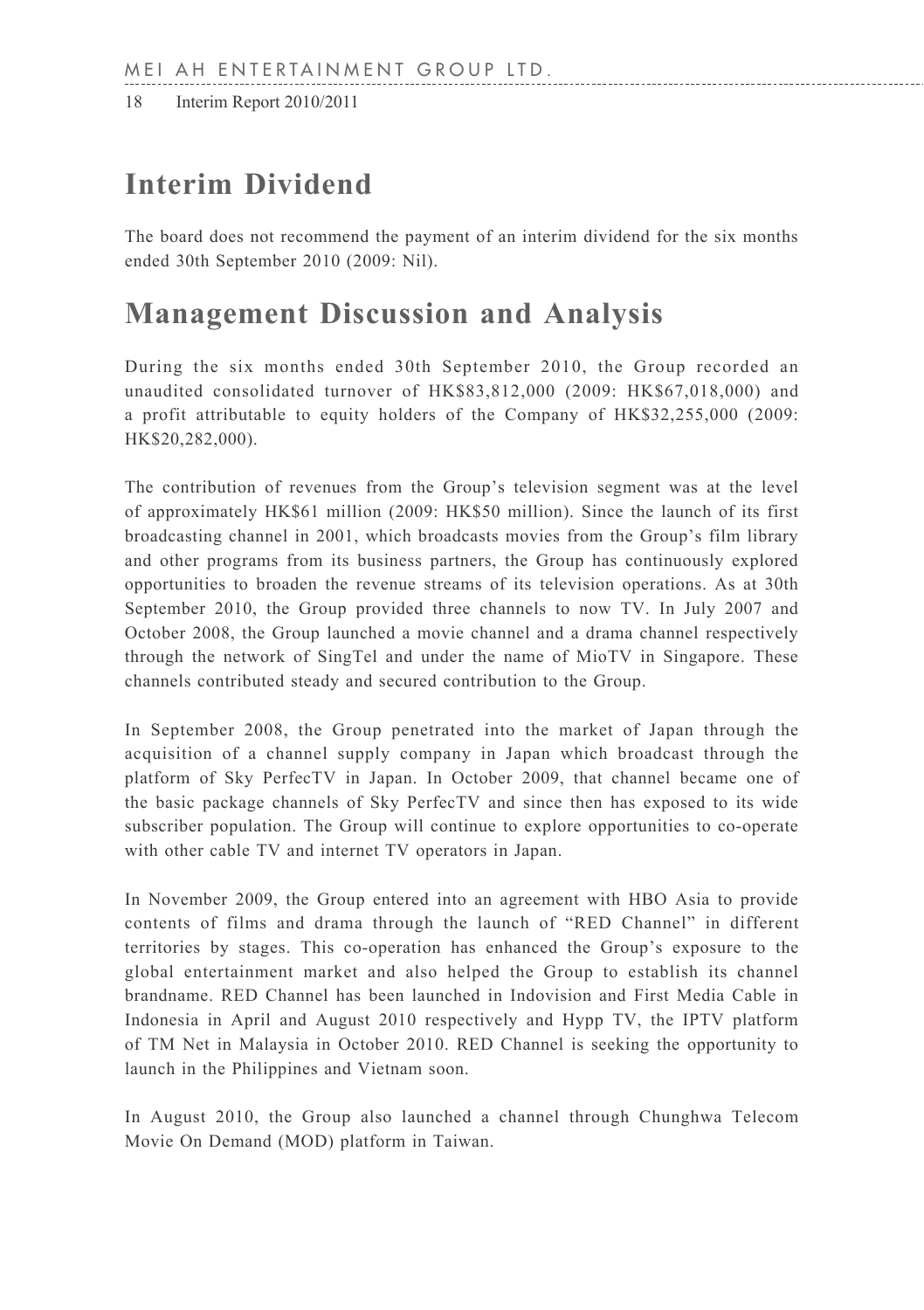### 18 Interim Report 2010/2011 Interim Report 2010/2011 19

Looking forward, the Group aims to provide channels to other countries, explore opportunities of advertising income from available air-time in those TV channels, and develop channels with increasing varieties.

The Group will continue to strengthen its film library through acquisition, own production and co-production. Equipped by the Group's film library and through the Group's experience and network in program sourcing, the Group is confident that it will continue to provide high quality and customised TV programs to its audiences. The Group also believes that its television segment has huge potential of growth and will continue to bring significant and increasing contribution to the Group's results. Following the increasing popularity of pay TV in Hong Kong and digitalisation of TV signal in Hong Kong and China which allows more broadcasting channels, the demand for TV channel contents is expected to increase significantly and the Group believes that it will receive encouraging results and fruitful rewards from these new market opportunities.

The contribution of revenues from the Group's segment of film exhibition and film rights licensing and sub-licensing increased from HK\$4 million to HK\$9.4 million, which is mainly attributable to the theatrical release of "Just Another Pandora's Box" during the period. The Group was appointed as the exclusive distribution agent for various film production projects and the Group will continue to support Hong Kong's film industry and strengthen the Group's film library by participating to invest in high quality and popular films.

The revenues attributable to sale and distribution of films and programs in audio visual product format remained stable at approximately HK\$12.8 million. Since April 2008, the Group has widened its network and source of audio visual products distribution by distributing titles for an international entertainment and media company. The Group will continue to acquire customised and popular films and diversify its distribution channels in order to maintain its competitiveness.

During the period, the Group's investments in properties and financial assets recorded a net gain of approximately HK\$13.9 million as a result of the changes in their fair values. The property investment segment also contributed steady rental income of HK\$3.8 million during the period.

During the period, the Company completed a top-up placing of 722,580,000 new shares and raised net receipt of approximately HK\$141 million for the Group's future business development and working capital requirement. Following the top-up placing, the equity base of the Company was further broadened and strengthened and the Group believes that it will continue to be benefited from that and its increasing exposure to the global entertainment industry.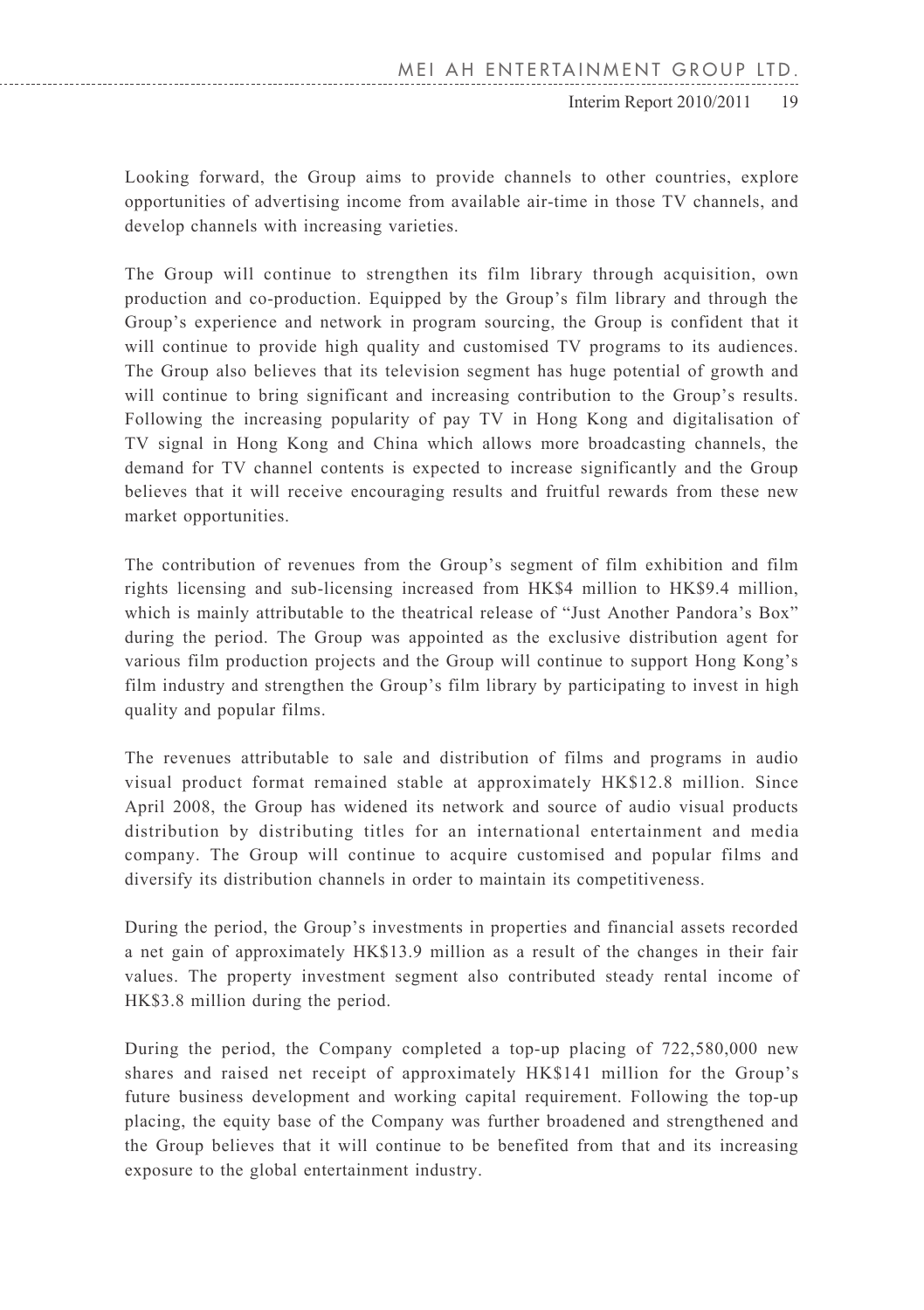Looking forward, the Group will explore opportunities to penetrate into the China theatrical market and also explore other opportunities to generate greatest returns for its shareholders and reward their long-term support.

### **Liquidity and financial resources**

At 30th September 2010, the Group has available banking facilities of approximately HK\$62.6 million, of which approximately HK\$9.6 million were utilised. Certain of the Group's deposits and properties with aggregate net book values of HK\$68 million were pledged to banks to secure banking facilities. The Group's gearing ratio of 2% as at 30th September 2010 was based on the total of bank loans and overdrafts (of which HK\$3,292,000, HK\$882,000, HK\$2,901,000 and HK\$2,545,000 are repayable within one year, in the second year, in the third to fifth year and after the fifth year respectively) and obligations under finance leases (of which HK\$2,178,000 and HK\$597,000 are repayable within one year and in the second year respectively) of HK\$12,395,000 and the shareholders' funds of approximately HK\$569,656,000. The Group's borrowings and bank balances are primarily denominated in Hong Kong dollars and the Group has no significant exposure to foreign currency fluctuations.

Details of the Group's contingent liabilities and commitments have been set out in notes 16 and 17 to the condensed consolidated financial information. The commitments will be financed by the Group's internal resources and banking facilities.

### **Employees**

At 30th September 2010, the Group employed 107 staff. Remuneration is reviewed periodically based on individual staff's performance. In addition to the basic salaries, staff benefits include discretionary bonus, medical insurance scheme and contributory provident fund. The Group also has a share option scheme whereby qualified employees may be granted options to acquire shares of the Company.

# **Share Option Scheme**

Details of the share option scheme (the "Scheme") approved by the shareholders of the Company at the annual general meeting on 30th August 2004 (the "Commencement Date") were disclosed in the Company's circular dated 5th August 2004 and the annual report for the year ended 31st March 2010.

There was no outstanding share option as at 30th September 2010.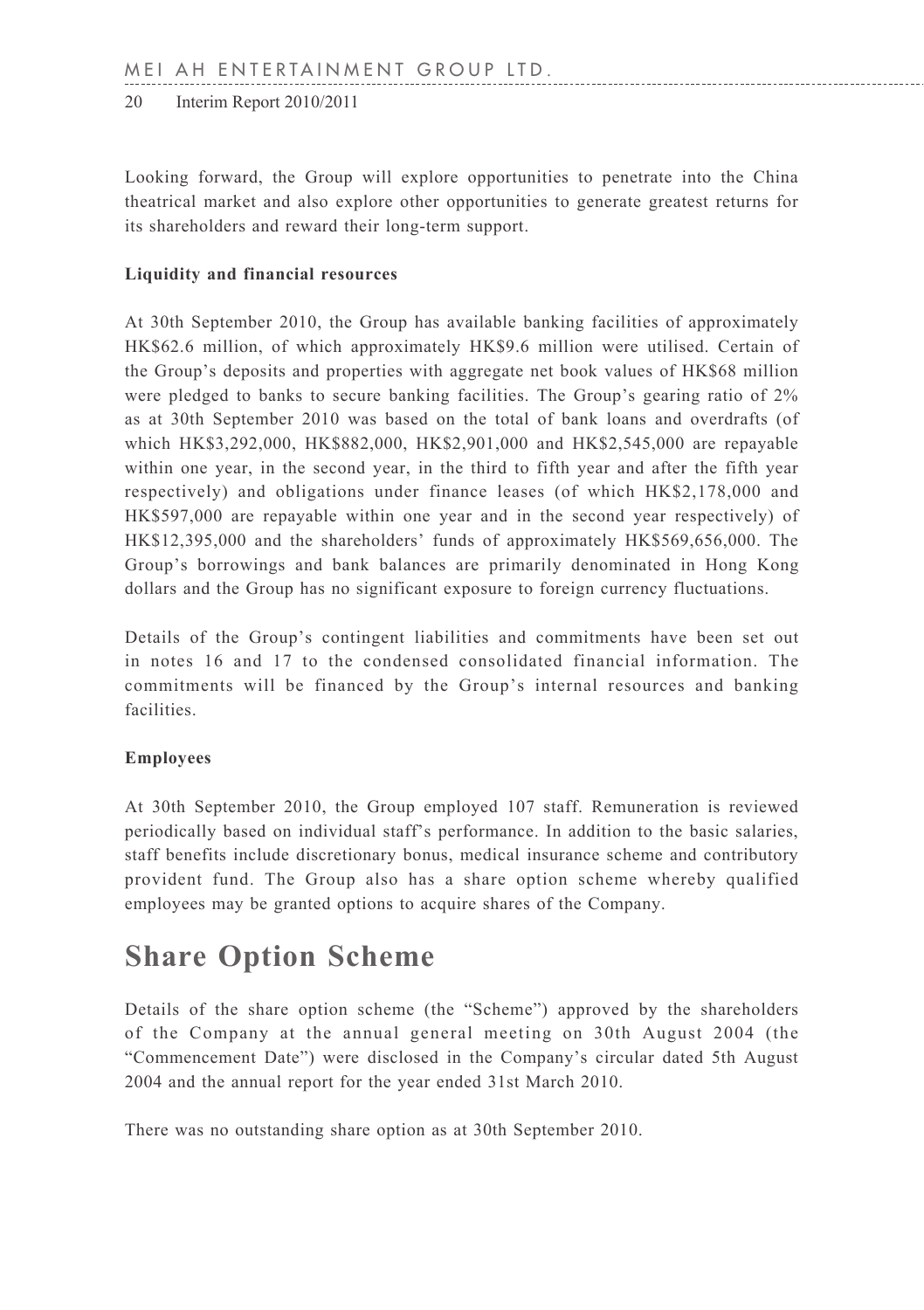$\text{Interim Report } 2010/2011 \quad 21$ 

# **Directors' and Chief Executives' Interests and Short Positions in the Shares, Underlying Shares and Debentures of the Company or any Associated Corporation**

At 30th September 2010, the interests and short positions of each director and chief executive in the shares, underlying shares and debentures of the Company and its associated corporations (within the meaning of the Securities and Futures Ordinance ("SFO")), as recorded in the register maintained by the Company under Section 352 of the SFO or as notified to the Company were as follows:

#### **(a) Ordinary shares of HK\$0.02 each in Mei Ah Entertainment Group Limited**

|                    |                       | <b>NUMBER OF SHALES DEMENTIONS MERCHANGE POSITION</b> |                            |                                                         |  |  |
|--------------------|-----------------------|-------------------------------------------------------|----------------------------|---------------------------------------------------------|--|--|
| Name of director   | Personal<br>interests | Family<br>interests                                   | Corporate<br>interests     | $%$ of the<br>issued share<br>capital of the<br>Company |  |  |
| Mr. LI Kuo Hsing   | 196,037,500           | 189,843,750<br>Note $(i)$                             | 2,157,887,550<br>Note (ii) | 45.16%                                                  |  |  |
| Mr. TONG Hing Chi  | 16,875,000            |                                                       |                            | 0.3%                                                    |  |  |
| Mr. CHAU Kei Leung | 36,045,000            |                                                       |                            | 0.64%                                                   |  |  |
| Mr. CHAN Ngan Piu  | 10,125,000            |                                                       |                            | 0.18%                                                   |  |  |

**Number of shares beneficially held-long position**

*Notes:*

(i) These shares are held by Ms. LI Pik Lin, the spouse of Mr LI Kuo Hsing.

(ii) These shares are held by Kuo Hsing Holdings Limited, a company beneficially controlled by Mr. LI Kuo Hsing.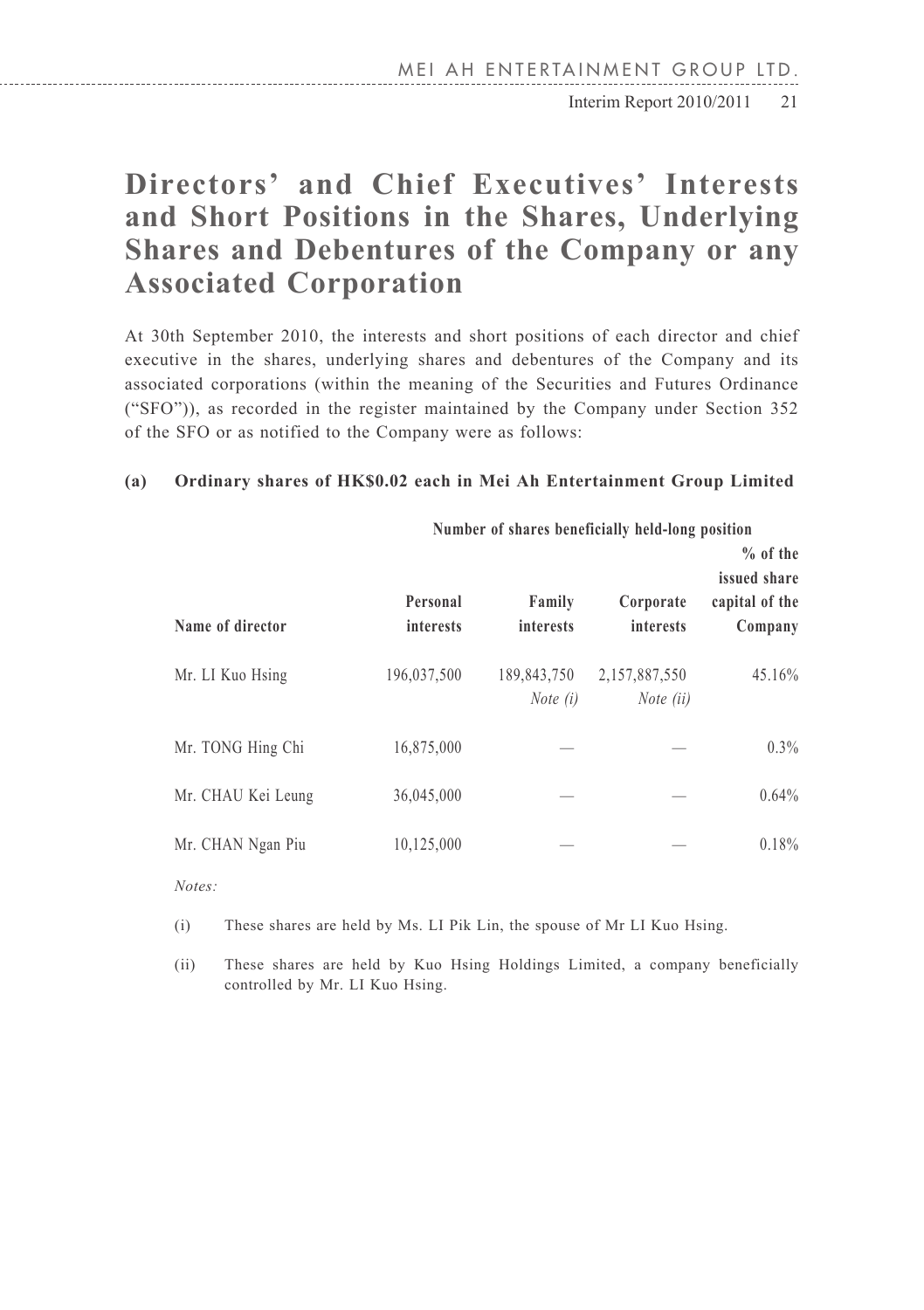#### **(b) Interest in subsidiaries of the Company**

Mr. LI Kuo Hsing personally holds non-voting deferred shares of HK\$1 each in the following subsidiaries:

| Name                                    | No. of non-voting<br>deferred shares held<br><b>Personal interests</b> |
|-----------------------------------------|------------------------------------------------------------------------|
| Mei Ah Laser Disc Company Limited       | 100,000                                                                |
| Mei Ah Video Production Company Limited | 10,000                                                                 |
| Mei Ah Investment Company Limited       | 500,000                                                                |

With the exception of the interests disclosed above,

- (i) at no time during the period was the Company, its subsidiaries, its associated companies, or its holding company a party to any arrangement to enable the directors and chief executives of the Company to hold any interests or short positions in the shares or underlying shares in, or debentures of, the Company or its associated corporation; and
- (ii) at no time during the period, the directors and chief executives (including their spouse and children under 18 years of age) had any interest in or had been granted or exercised, any rights to subscribe for shares of the Company and its associated companies (within the meaning of the SFO).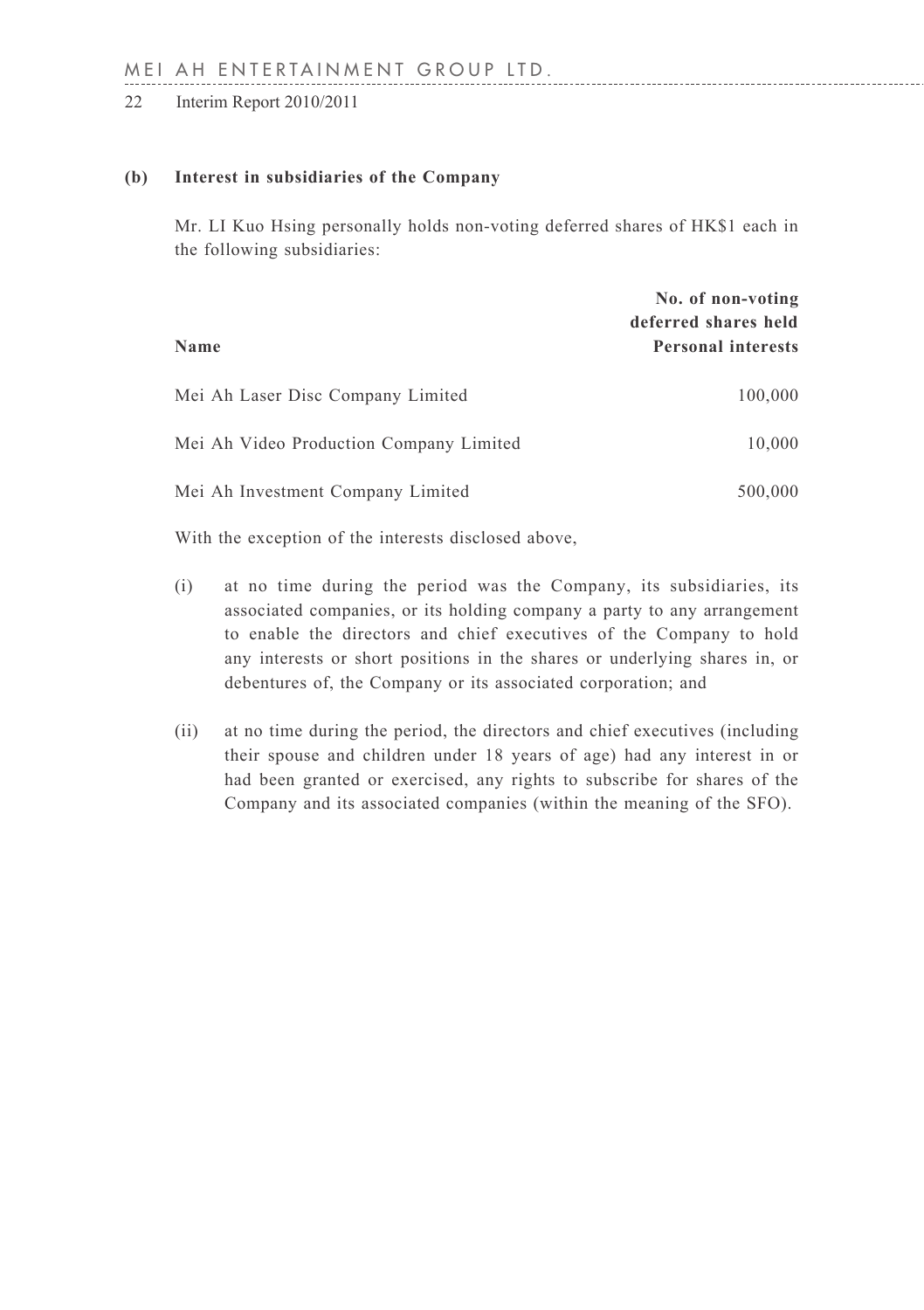$\text{Interim Report } 2010/2011$  23

# **Substantial Shareholders**

The register of substantial shareholders required to be kept under section 336 of Part XV of the SFO shows that as at 30th September 2010, the Company had been notified of the following substantial shareholders' interests and short positions, being 5% or more of the Company's issued share capital. These interests are in addition of those disclosed above in respect of the directors and chief executives.

#### **Interests in ordinary shares of HK\$0.02 each in the Company**

|                                             | Number of shares — Long position |                                                 |             |
|---------------------------------------------|----------------------------------|-------------------------------------------------|-------------|
| Name                                        | Corporate<br>interests           | Interests of<br>persons<br>acting in<br>concert | Total       |
| IDG-Accel China Growth Fund                 |                                  |                                                 |             |
| $-$ A L.P.                                  | 54,460,000                       | 291,300,000                                     | 345,760,000 |
| IDG-Accel China Growth Fund $-$ L.P.        | 266,472,000                      | 79,288,000                                      | 345,760,000 |
| IDG-Accel China Investors L.P.              | 24,828,000                       | 320,932,000                                     | 345,760,000 |
| <b>IDG-Accel China Investors Associates</b> |                                  |                                                 |             |
| Ltd.                                        | 345,760,000                      |                                                 | 345,760,000 |
| IDG-Accel China Growth Fund                 |                                  |                                                 |             |
| Associates L.P.                             | 345,760,000                      |                                                 | 345,760,000 |
| IDG-Accel China Growth Fund GP              |                                  |                                                 |             |
| Associates Ltd.                             | 345,760,000                      |                                                 | 345,760,000 |
| Zhou Quan                                   | 345,760,000                      |                                                 | 345,760,000 |
| Mc Govern Patrick J.                        | 345,760,000                      | $\qquad \qquad$                                 | 345,760,000 |
| Breyer James                                | 345,760,000                      |                                                 | 345,760,000 |
|                                             |                                  |                                                 |             |

*Notes:*

(a) The total long position interests in the above parties of 345,760,000 shares, representing 6.14% of the issued share capital of the Company, refer to the same parcel of shares.

# **Compliance with the Code of Corporate Governance Practices**

During the six months ended 30th September 2010, the Group has complied with the code provisions set out in the Code of Corporate Governance Practices under Appendix 14 of the Listing Rules, with the exception of the deviation in respect of the appointment term of non-executive directors.